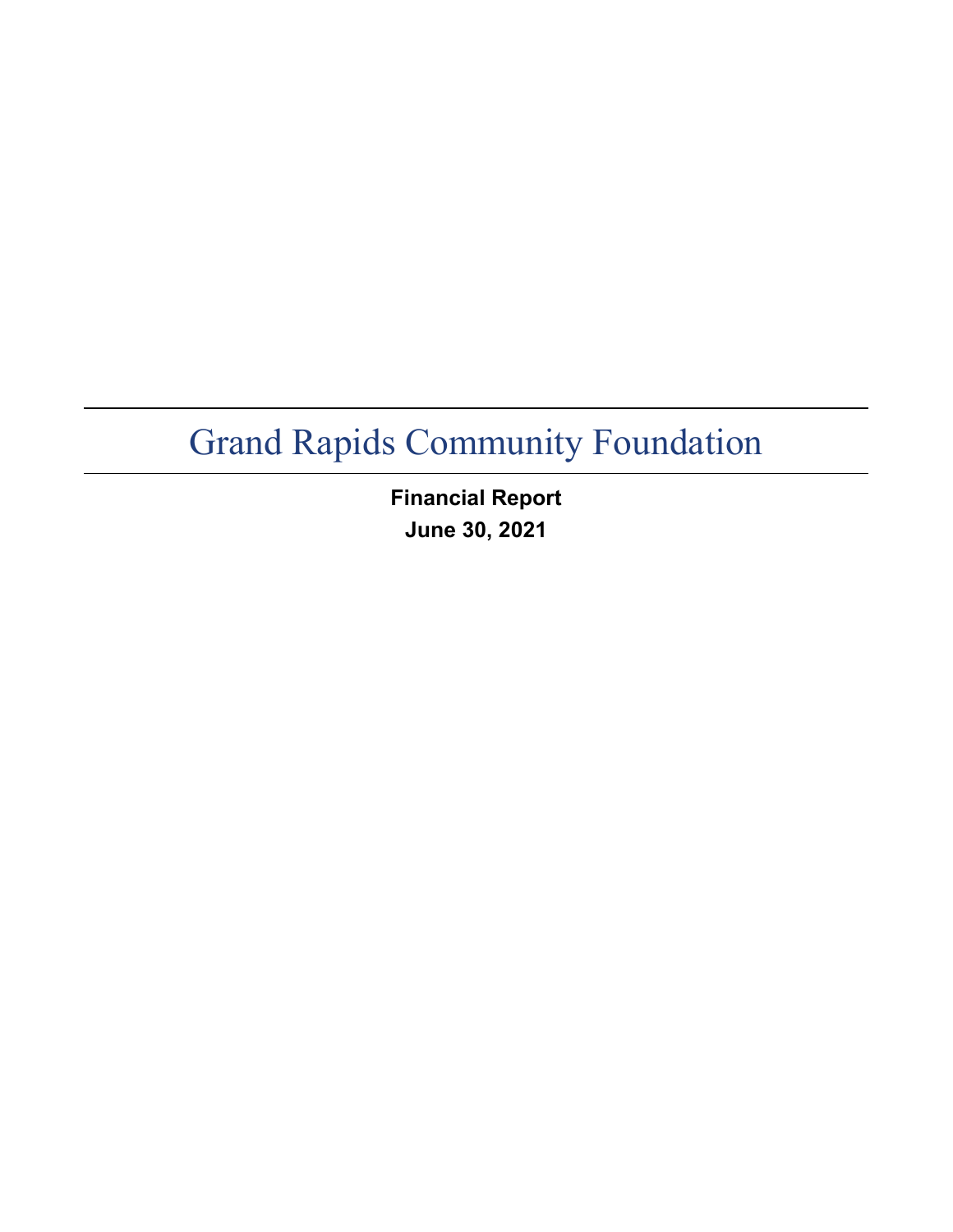## GRAND RAPIDS COMMUNITY FOUNDATION

### OFFICERS AND BOARD OF TRUSTEES

June 30, 2021

## **Officers**

| Kathleen Vogelsang       | Chair                                        |
|--------------------------|----------------------------------------------|
| Kyle S. Caldwell         | Vice Chair                                   |
| Renee Williams           | <b>Board Representative</b>                  |
| Diana R. Sieger          | <b>President and Secretary</b>               |
| <b>Stan Vander Roest</b> | <b>Chief Financial Officer and Treasurer</b> |
| Ashley René Lee          | Vice President                               |
| Kate Luckert Schmid      | Vice President                               |
| Marilyn W. Zack          | Vice President                               |
|                          |                                              |

Board of Trustees

| Name                            | Term Expires<br>December 31 |
|---------------------------------|-----------------------------|
| Kyle S. Caldwell                | 2021                        |
| Ken Fawcett                     | 2024                        |
| Thomas G. Kyros                 | 2023                        |
| Emily J. Loeks                  | 2024                        |
| <b>Brandy Lovelady Mitchell</b> | 2024                        |
| Ana Ramirez-Saenz               | 2024                        |
| Richard A. Roane                | 2024                        |
| Carlos Sanchez                  | 2021                        |
| Kathleen Vogelsang              | 2021                        |
| Daniel Williams                 | 2023                        |
| Renee Williams                  | 2022                        |
|                                 |                             |

|                          | June $30$ |
|--------------------------|-----------|
| Noah Chun, Youth Trustee | 2021      |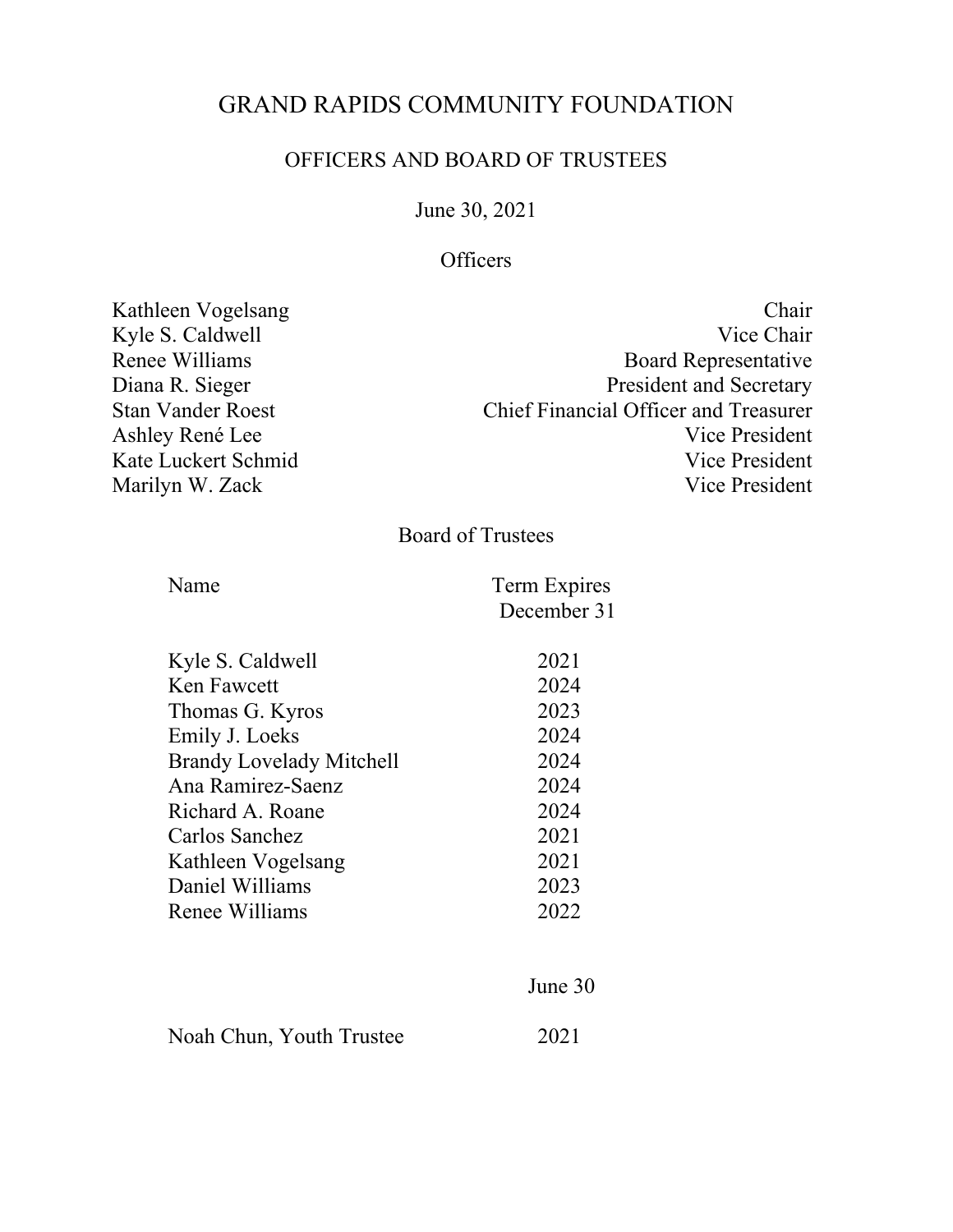## **Contents**

| <b>Independent Auditor's Report</b>               |         |  |
|---------------------------------------------------|---------|--|
| <b>Financial Statements</b>                       |         |  |
| <b>Statement of Financial Position</b>            | 2       |  |
| Statement of Activities and Changes in Net Assets | 3       |  |
| <b>Statement of Functional Expenses</b>           | $4 - 5$ |  |
| <b>Statement of Cash Flows</b>                    | 6       |  |
| Notes to Financial Statements                     | 7-20    |  |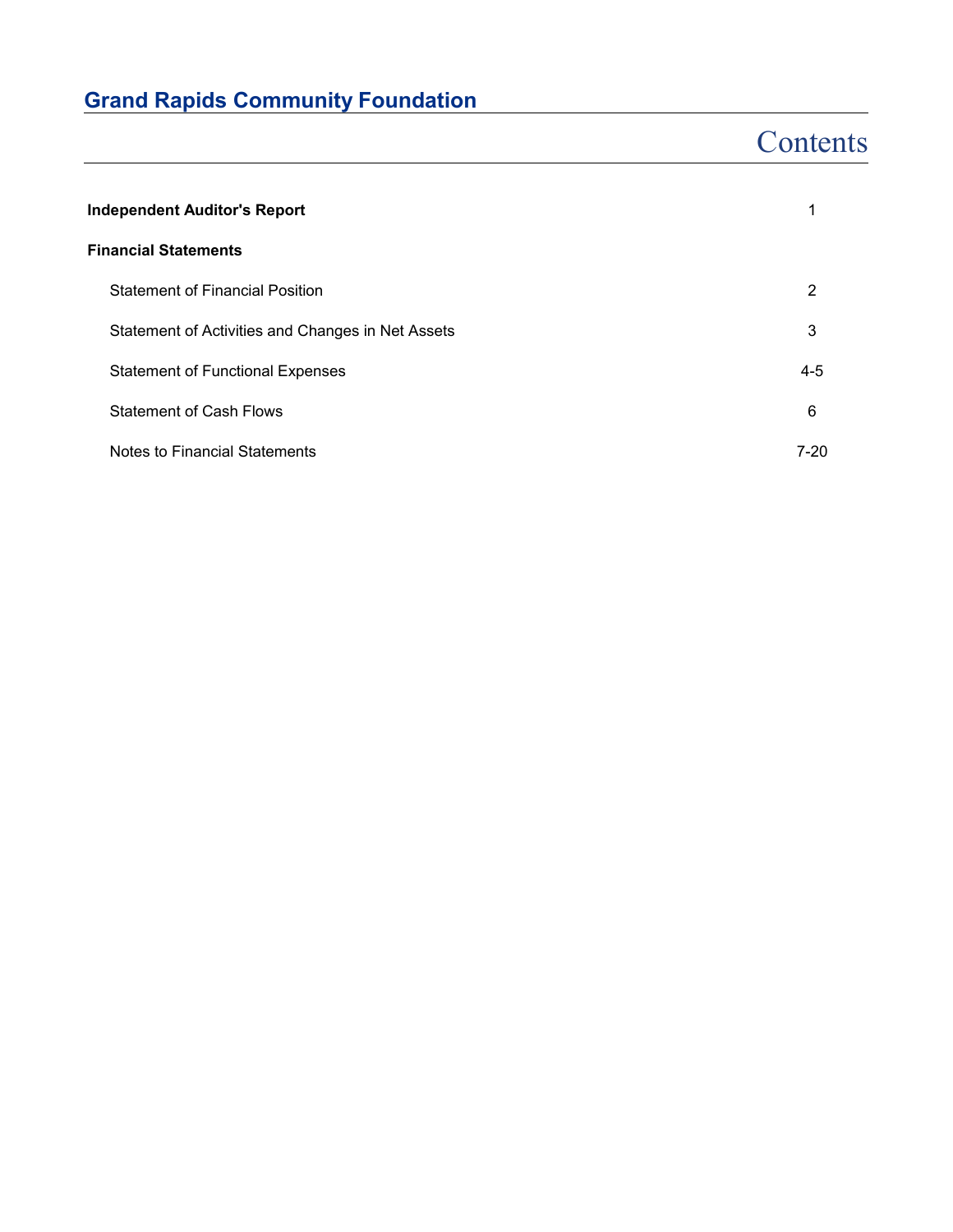

**Plante & Moran, PLLC** Suite 300 750 Trade Centre Way Portage, MI 49002 Tel: 269.567.4500 Fax: 269.567.4501 plantemoran.com

#### **Independent Auditor's Report**

To the Board of Trustees Grand Rapids Community Foundation

We have audited the accompanying financial statements of Grand Rapids Community Foundation (the "Foundation"), which comprise the statement of financial position as of June 30, 2021 and 2020 and the related statements of activities and changes in net assets, functional expenses, and cash flows for the years then ended, and the related notes to the financial statements.

#### *Management's Responsibility for the Financial Statements*

Management is responsible for the preparation and fair presentation of these financial statements in accordance with accounting principles generally accepted in the United States of America; this includes the design, implementation, and maintenance of internal control relevant to the preparation and fair presentation of financial statements that are free from material misstatement, whether due to fraud or error.

#### *Auditor's Responsibility*

Our responsibility is to express an opinion on these financial statements based on our audits. We conducted our audits in accordance with auditing standards generally accepted in the United States of America. Those standards require that we plan and perform the audits to obtain reasonable assurance about whether the financial statements are free from material misstatement.

An audit involves performing procedures to obtain audit evidence about the amounts and disclosures in the financial statements. The procedures selected depend on the auditor's judgment, including the assessment of the risks of material misstatement of the financial statements, whether due to fraud or error. In making those risk assessments, the auditor considers internal control relevant to the entity's preparation and fair presentation of the financial statements in order to design audit procedures that are appropriate in the circumstances, but not for the purpose of expressing an opinion on the effectiveness of the entity's internal control. Accordingly, we express no such opinion. An audit also includes evaluating the appropriateness of accounting policies used and the reasonableness of significant accounting estimates made by management, as well as evaluating the overall presentation of the financial statements.

We believe that the audit evidence we have obtained is sufficient and appropriate to provide a basis for our audit opinion.

#### *Opinion*

In our opinion, the financial statements referred to above present fairly, in all material respects, the financial position of Grand Rapids Community Foundation as of June 30, 2021 and 2020 and the changes in its net assets, functional expenses, and cash flows for the years then ended in accordance with accounting principles generally accepted in the United States of America.

#### *Emphasis of Matter*

As described in Notes 4 and 11 to the financial statements, the financial statements include alternative investments valued at \$79,357,359 (20 percent of net assets) and \$91,707,744 (29 percent of net assets) at June 30, 2021 and 2020, respectively, whose fair values have been estimated at net asset value by management based on information provided by the fund managers or the general partners. Our opinion is not modified with respect to this matter.

Plante & Moran, PLLC



September 23, 2021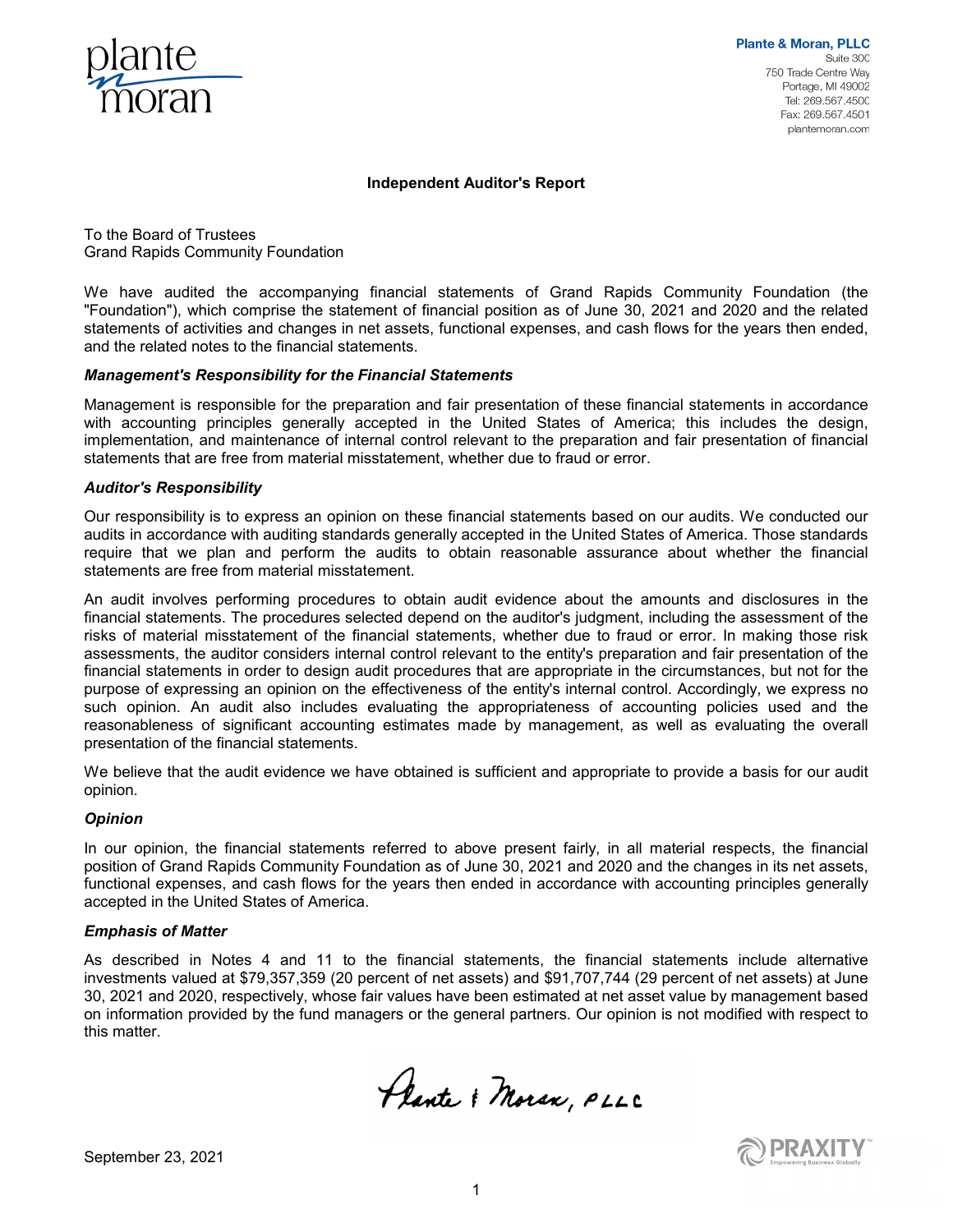## Statement of Financial Position

### **June 30, 2021 and 2020**

|                                                                                                                                                                                  | 2021                                                    |   | 2020                                            |
|----------------------------------------------------------------------------------------------------------------------------------------------------------------------------------|---------------------------------------------------------|---|-------------------------------------------------|
| <b>Assets</b>                                                                                                                                                                    |                                                         |   |                                                 |
| Cash and cash equivalents<br>Investments (Notes 4 and 11)                                                                                                                        | \$<br>21,262,731 \$<br>386,013,943                      |   | 15,918,806<br>312,345,032                       |
| Receivables:<br>Split-interest agreements receivable<br>Gifts and pledges receivable<br>Notes receivable (Note 5)<br>Other assets:                                               | 4,713,711<br>5,955,253<br>2,760,259                     |   | 3,208,406<br>552,390<br>2,758,184               |
| Beneficial interest in perpetual trusts<br>Prepaid expenses<br>Reinsurance contracts<br>Cash surrender value life insurance                                                      | 2,405,795<br>133,841<br>1,088,188<br>846,809            |   | 1,997,341<br>3,000<br>1,056,056<br>791,876      |
| Property and equipment - Net (Note 6)                                                                                                                                            | 3,196,720                                               |   | 3,314,534                                       |
| <b>Total assets</b>                                                                                                                                                              | 428,377,250 \$                                          |   | 341,945,625                                     |
| <b>Liabilities and Net Assets</b>                                                                                                                                                |                                                         |   |                                                 |
| <b>Liabilities</b><br>Accounts payable<br>Grants and scholarships payable (Note 7)<br>Charitable gift annuities payable<br>Funds held on behalf of nonprofit endowments (Note 8) | \$<br>87,513 \$<br>6,112,486<br>1,663,548<br>21,508,617 |   | 103,485<br>3,352,032<br>1,646,200<br>16,798,435 |
| <b>Total liabilities</b>                                                                                                                                                         | 29,372,164                                              |   | 21,900,152                                      |
| <b>Net Assets</b><br>Without donor restrictions:                                                                                                                                 |                                                         |   |                                                 |
| Undesignated<br>Board designated (Note 10)<br>With donor restrictions (Note 9)                                                                                                   | 43,692,890<br>326,546,254<br>28,765,942                 |   | 37,421,627<br>263,932,000<br>18,691,846         |
| Total net assets                                                                                                                                                                 | 399,005,086                                             |   | 320,045,473                                     |
| Total liabilities and net assets                                                                                                                                                 | 428,377,250                                             | S | 341,945,625                                     |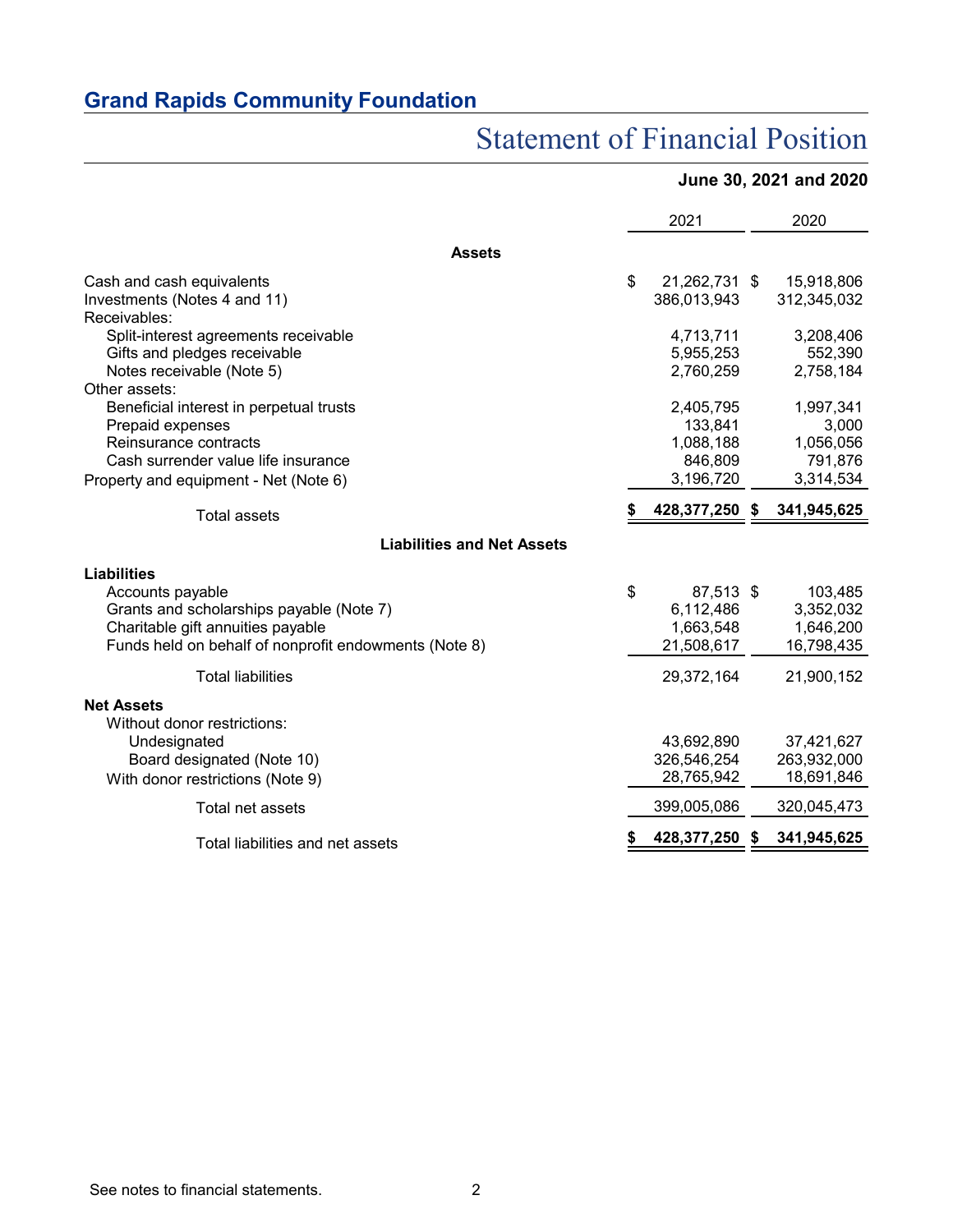## Statement of Activities and Changes in Net Assets

### **Years Ended June 30, 2021 and 2020**

|                                                                                                                                                                                                                        |                                                             | 2021                                            |                                                        | 2020                                                     |                                                    |                                                         |  |
|------------------------------------------------------------------------------------------------------------------------------------------------------------------------------------------------------------------------|-------------------------------------------------------------|-------------------------------------------------|--------------------------------------------------------|----------------------------------------------------------|----------------------------------------------------|---------------------------------------------------------|--|
|                                                                                                                                                                                                                        | <b>Without Donor</b><br><b>Restrictions</b>                 | <b>With Donor</b><br><b>Restrictions</b>        | Total                                                  | <b>Without Donor</b><br><b>Restrictions</b>              | <b>With Donor</b><br><b>Restrictions</b>           | Total                                                   |  |
| Revenue, Gains, and Other Support                                                                                                                                                                                      |                                                             |                                                 |                                                        |                                                          |                                                    |                                                         |  |
| Investment income - Net of investment expenses<br>Realized gains (losses) on sale of investments<br>Change in fair value of investments<br>Bequests and gifts<br>Change in fair value of charitable gift annuities and | \$<br>4,865,388 \$<br>25,934,781<br>56,246,263<br>8,258,607 | 193,530 \$<br>899,773<br>2,557,106<br>7,975,240 | 5.058.918 \$<br>26,834,554<br>58,803,369<br>16,233,847 | 5,482,677 \$<br>(864, 724)<br>(14,092,348)<br>19,759,492 | 222,241 \$<br>(17, 120)<br>(864, 366)<br>1,522,170 | 5.704.918<br>(881, 844)<br>(14, 956, 714)<br>21,281,662 |  |
| reinsurance contracts<br>Change in fair value of split-interest agreements<br>Less net revenue, gains, and other support associated                                                                                    | (62, 162)                                                   | 490,509                                         | (62, 162)<br>490,509                                   | 193                                                      | (199, 332)                                         | 193<br>(199, 332)                                       |  |
| with nonprofit activity (Note 8)                                                                                                                                                                                       | (5,279,809)                                                 |                                                 | (5,279,809)                                            | (3,041)                                                  |                                                    | (3,041)                                                 |  |
| Total revenue, gains, and other<br>support                                                                                                                                                                             | 89,963,068                                                  | 12,116,158                                      | 102,079,226                                            | 10,282,249                                               | 663,593                                            | 10,945,842                                              |  |
| <b>Expenses</b>                                                                                                                                                                                                        |                                                             |                                                 |                                                        |                                                          |                                                    |                                                         |  |
| Program services:<br>Grants and scholarships authorized<br>Charitable and philanthropic<br>Community initiatives and program expenses                                                                                  | 18.983.109<br>1,551,225<br>402,561                          |                                                 | 18,983,109<br>1,551,225<br>402,561                     | 13,487,488<br>1,541,177<br>597,888                       |                                                    | 13,487,488<br>1,541,177<br>597,888                      |  |
| Support services:<br>Management and general<br>Development and marketing<br>Fund management<br>Less grants related to nonprofit activity (Note 8)                                                                      | 1,314,999<br>1,256,895<br>180,451<br>(569, 627)             |                                                 | 1,314,999<br>1,256,895<br>180,451<br>(569, 627)        | 1.195.902<br>1,441,013<br>191.669<br>(839, 409)          |                                                    | 1,195,902<br>1,441,013<br>191,669<br>(839, 409)         |  |
| Total expenses                                                                                                                                                                                                         | 23,119,613                                                  |                                                 | 23,119,613                                             | 17,615,728                                               |                                                    | 17,615,728                                              |  |
| Increase (Decrease) in Net Assets - Before assets<br>released from restrictions                                                                                                                                        | 66,843,455                                                  | 12,116,158                                      | 78,959,613                                             | (7, 333, 479)                                            | 663,593                                            | (6,669,886)                                             |  |
| <b>Assets Released from Restrictions</b>                                                                                                                                                                               | 2,042,062                                                   | (2,042,062)                                     |                                                        | 2,339,979                                                | (2,339,979)                                        |                                                         |  |
| Increase (Decrease) in Net Assets                                                                                                                                                                                      | 68,885,517                                                  | 10,074,096                                      | 78,959,613                                             | (4,993,500)                                              | (1,676,386)                                        | (6,669,886)                                             |  |
| Net Assets - Beginning of year                                                                                                                                                                                         | 301,353,627                                                 | 18,691,846                                      | 320,045,473                                            | 306,347,127                                              | 20,368,232                                         | 326,715,359                                             |  |
| Net Assets - End of year                                                                                                                                                                                               | 370,239,144 \$                                              | 28,765,942 \$                                   | 399,005,086 \$                                         | 301,353,627 \$                                           | 18,691,846 \$                                      | 320,045,473                                             |  |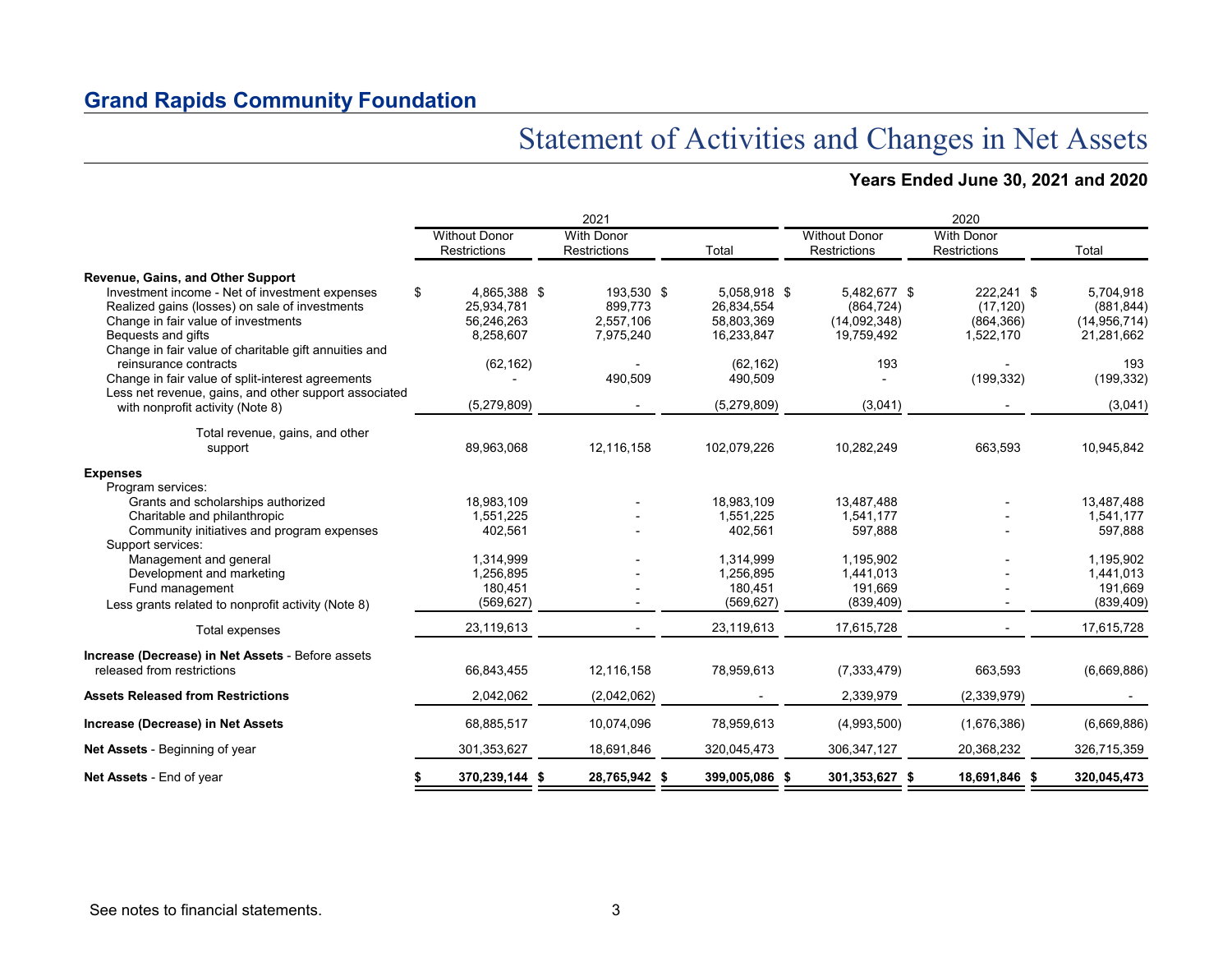## Statement of Functional Expenses

### **Year Ended June 30, 2021**

|                                                                            |                            | <b>Program Services</b>               |                                                     |                                       | <b>Support Services</b>         |                                 |                               |                                    |                                 |  |
|----------------------------------------------------------------------------|----------------------------|---------------------------------------|-----------------------------------------------------|---------------------------------------|---------------------------------|---------------------------------|-------------------------------|------------------------------------|---------------------------------|--|
|                                                                            | Grants and<br>Scholarships | Charitable and<br>Philanthropic       | Community<br>Initiatives and<br>Program<br>Expenses | <b>Total Program</b><br>Services      | Management<br>and general       | Development<br>and Marketing    | Fund<br>Management            | <b>Total Support</b><br>Services   | Total                           |  |
| Salaries and wages<br>Payroll taxes<br><b>Recruitment and benefits</b>     | \$                         | \$<br>880,470 \$<br>68,755<br>233,725 |                                                     | \$<br>880,470 \$<br>68,755<br>233,725 | 674,647 \$<br>52,682<br>223,594 | 683,251 \$<br>53,354<br>181,372 | 107,779 \$<br>8,416<br>28,610 | 1,465,677 \$<br>114,452<br>433,576 | 2,346,147<br>183,207<br>667,301 |  |
| Total salaries and related<br>expenses                                     |                            | 1,182,950                             |                                                     | 1,182,950                             | 950,923                         | 917,977                         | 144,805                       | 2,013,705                          | 3,196,655                       |  |
| Grants and scholarships<br>Component fund program expenses                 | 18,983,109                 |                                       | 66,251                                              | 18,983,109<br>66,251                  |                                 |                                 |                               |                                    | 18,983,109<br>66,251            |  |
| Education project initiatives<br>Conferences<br>Office expenses            |                            | 5,881<br>57,990                       | 336,310                                             | 336,310<br>5,881<br>57,990            | 4,506<br>44,434                 | 4,564<br>45,001                 | 720<br>7,099                  | 9,790<br>96,534                    | 336,310<br>15,671<br>154,524    |  |
| Occupancy<br>Insurance and dues/subscriptions                              |                            | 51,719<br>22,685                      |                                                     | 51,719<br>22,685                      | 27,974<br>35,074                | 31,618<br>17,604                | 4,027<br>2,777                | 63,619<br>55,455                   | 115,338<br>78,140               |  |
| Equipment maintenance and<br>depreciation<br>Board of trustees expenses    |                            | 51,194                                |                                                     | 51,194                                | 39,227<br>13,296                | 39,727                          | 6,267                         | 85,221<br>13,296                   | 136,415<br>13,296               |  |
| Other professional fees<br>Audit, tax, and accounting                      |                            | 32,744                                |                                                     | 32,744                                | 25,090<br>46,850                | 29,870                          | 4,008                         | 58,968<br>46,850                   | 91,712<br>46,850                |  |
| Legal<br>Scholarship program administration                                |                            | 5,956<br>10,312                       |                                                     | 5,956<br>10,312                       | 4,564                           | 4,622                           | 729                           | 9,915                              | 15,871<br>10,312                |  |
| Grant making expenses<br>Community outreach<br>Fund development activities |                            | 37,339<br>10,610                      |                                                     | 37,339<br>10,610                      |                                 | 42,053                          |                               | 42,053                             | 37,339<br>10,610<br>42,053      |  |
| Publications - Annual report,<br>newsletters, and brochures                |                            | 1,306                                 |                                                     | 1,306                                 | 61,349                          | 61,360                          | 160                           | 122,869                            | 124,175                         |  |
| General public relations<br>Less grants related to nonprofit<br>activity   | (569, 627)                 | 80,539                                |                                                     | 80,539<br>(569, 627)                  | 61,712                          | 62,499                          | 9,859                         | 134,070                            | 214,609<br>(569, 627)           |  |
| Total functional expenses                                                  | 18,413,482 \$              | 1,551,225 \$                          | 402,561 \$                                          | 20,367,268 \$                         | 1,314,999                       | 1,256,895 \$<br>-S              | 180,451 \$                    | 2,752,345 \$                       | 23,119,613                      |  |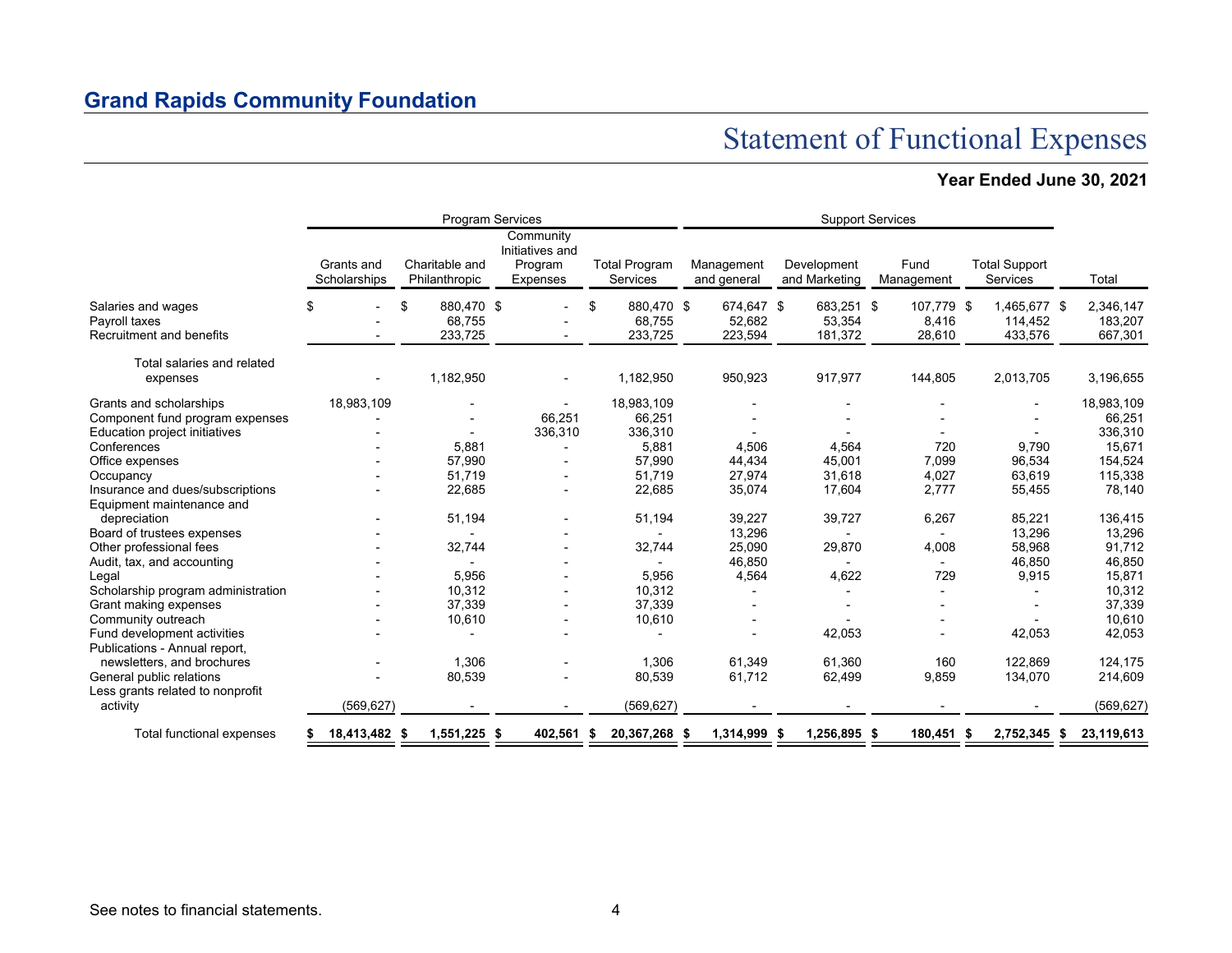## Statement of Functional Expenses

### **Year Ended June 30, 2020**

|                                                                 |                            |                                       | <b>Program Services</b>                             |                                       | <b>Support Services</b>         |                                 |                               |                                    |                                 |  |
|-----------------------------------------------------------------|----------------------------|---------------------------------------|-----------------------------------------------------|---------------------------------------|---------------------------------|---------------------------------|-------------------------------|------------------------------------|---------------------------------|--|
|                                                                 | Grants and<br>Scholarships | Charitable and<br>Philanthropic       | Community<br>Initiatives and<br>Program<br>Expenses | <b>Total Program</b><br>Services      | Management<br>and General       | Development<br>and Marketing    | Fund<br>Management            | <b>Total Support</b><br>Services   | Total                           |  |
| Salaries and wages<br>Payroll taxes<br>Recruitment and benefits | ß.                         | 887,048 \$<br>\$<br>70,135<br>213,463 |                                                     | \$<br>887.048 \$<br>70.135<br>213,463 | 639,780 \$<br>50.584<br>153,960 | 754,176 \$<br>59,629<br>181,488 | 116.264 \$<br>9.192<br>27,978 | 1,510,220 \$<br>119.405<br>363,426 | 2,397,268<br>189,540<br>576,889 |  |
| Total salaries and related<br>expenses                          |                            | 1,170,646                             |                                                     | 1,170,646                             | 844,324                         | 995,293                         | 153,434                       | 1,993,051                          | 3,163,697                       |  |
|                                                                 |                            |                                       |                                                     |                                       |                                 |                                 |                               |                                    |                                 |  |
| Grants and scholarships                                         | 13,487,488                 |                                       |                                                     | 13,487,488                            |                                 |                                 |                               |                                    | 13,487,488                      |  |
| Component fund program expenses                                 |                            |                                       | 99,319                                              | 99,319                                |                                 |                                 |                               |                                    | 99,319                          |  |
| Education project initiatives                                   |                            |                                       | 498,569                                             | 498,569                               |                                 |                                 |                               |                                    | 498,569                         |  |
| Conferences                                                     |                            | 16.649                                |                                                     | 16,649                                | 12,008                          | 14,155                          | 2,182                         | 28,345                             | 44,994                          |  |
| Office expenses                                                 |                            | 54,319                                |                                                     | 54,319                                | 39,178                          | 46,183                          | 7,120                         | 92,481                             | 146,800                         |  |
| Occupancy                                                       |                            | 38,332                                |                                                     | 38,332                                | 19,564                          | 25,176                          | 3,179                         | 47,919                             | 86,251                          |  |
| Insurance and dues/subscriptions<br>Equipment maintenance and   |                            | 10,322                                |                                                     | 10,322                                | 30,961                          | 8,776                           | 1,353                         | 41,090                             | 51,412                          |  |
| depreciation                                                    |                            | 57,700                                |                                                     | 57,700                                | 41,616                          | 49,057                          | 7,563                         | 98,236                             | 155,936                         |  |
| Board of trustees expenses                                      |                            |                                       |                                                     |                                       | 16,277                          |                                 |                               | 16,277                             | 16,277                          |  |
| Other professional fees                                         |                            | 33,761                                |                                                     | 33,761                                | 24,350                          | 33,372                          | 4,425                         | 62,147                             | 95,908                          |  |
| Audit, tax, and accounting                                      |                            |                                       |                                                     |                                       | 43,900                          |                                 |                               | 43,900                             | 43,900                          |  |
| Legal                                                           |                            | 731                                   |                                                     | 731                                   | 527                             | 622                             | 96                            | 1,245                              | 1,976                           |  |
| Scholarship program administration                              |                            | 13.756                                |                                                     | 13.756                                |                                 |                                 |                               |                                    | 13,756                          |  |
| Grant-making expenses                                           |                            | 44,538                                |                                                     | 44,538                                |                                 |                                 |                               |                                    | 44,538                          |  |
| Community outreach                                              |                            | 6,444                                 |                                                     | 6,444                                 |                                 |                                 |                               |                                    | 6,444                           |  |
| Fund development activities                                     |                            |                                       |                                                     |                                       |                                 | 133,660                         |                               | 133,660                            | 133,660                         |  |
| Publications - Annual report,                                   |                            |                                       |                                                     |                                       |                                 |                                 |                               |                                    |                                 |  |
| newsletters, and brochures                                      |                            | 2.616                                 |                                                     | 2,616                                 | 56.704                          | 57,041                          | 343                           | 114,088                            | 116,704                         |  |
| General public relations                                        |                            | 91,363                                |                                                     | 91,363                                | 66,493                          | 77,678                          | 11,974                        | 156,145                            | 247,508                         |  |
| Less grants related to nonprofit                                |                            |                                       |                                                     |                                       |                                 |                                 |                               |                                    |                                 |  |
| activity                                                        | (839, 409)                 |                                       |                                                     | (839, 409)                            |                                 |                                 |                               |                                    | (839, 409)                      |  |
| Total functional expenses                                       | 12,648,079                 | 1,541,177 \$<br>- 5                   | 597,888 \$                                          | 14,787,144 \$                         | 1,195,902 \$                    | 1,441,013 \$                    | 191,669                       | 2,828,584 \$<br>- 5                | 17,615,728                      |  |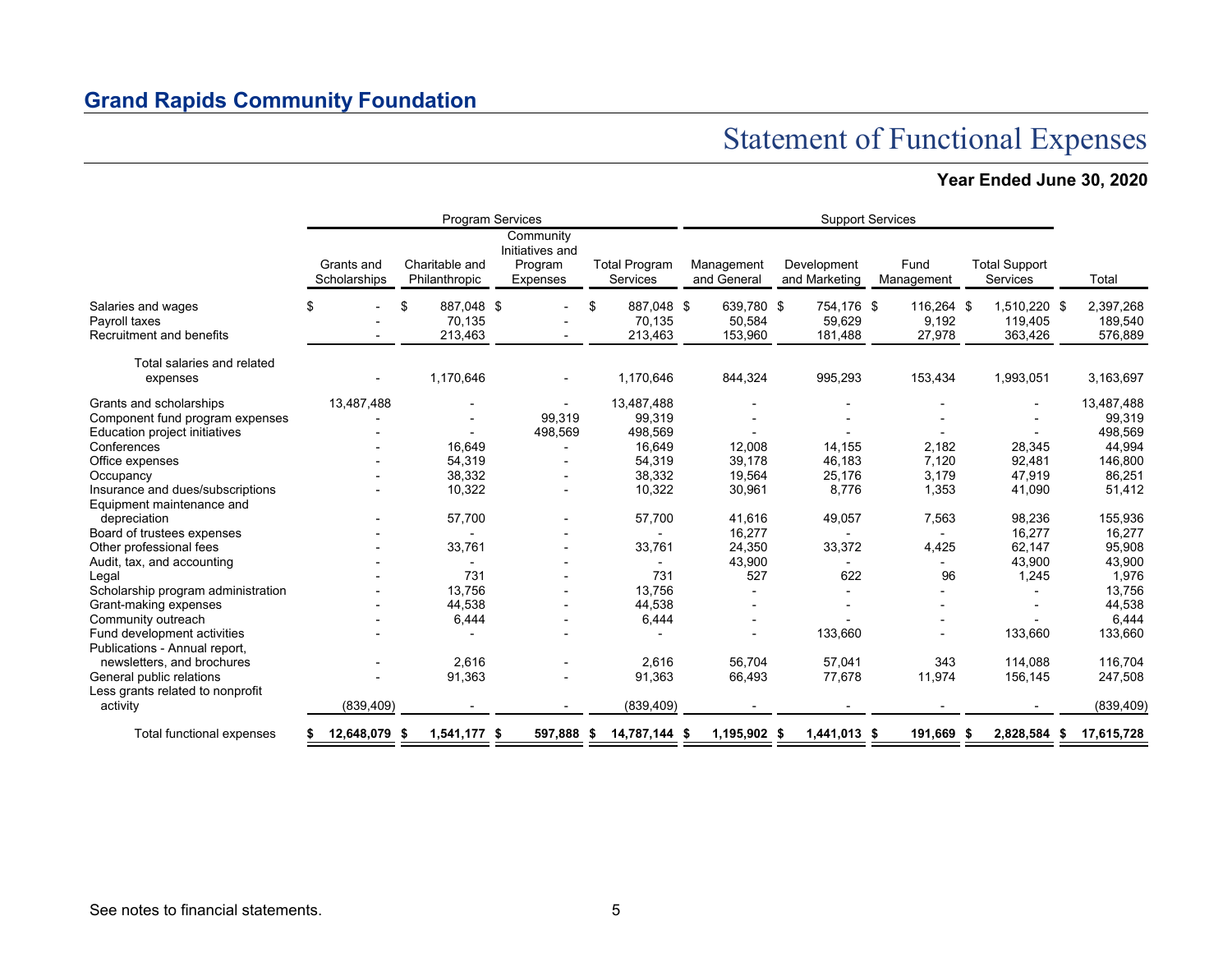## Statement of Cash Flows

### **Years Ended June 30, 2021 and 2020**

|                                                                            | 2021                    | 2020                |
|----------------------------------------------------------------------------|-------------------------|---------------------|
| <b>Cash Flows from Operating Activities</b>                                |                         |                     |
| Increase (decrease) in net assets                                          | \$<br>78,959,613 \$     | (6,669,886)         |
| Adjustments to reconcile increase (decrease) in net assets to net cash and |                         |                     |
| cash equivalents from operating activities:                                |                         |                     |
| Depreciation                                                               | 117,814                 | 135,532             |
| Change in fair value of split-interest agreement receivable                | (490, 509)              | 199,332             |
| Change in fair value of charitable gift annuities payable and reinsurance  |                         |                     |
| contracts                                                                  | 64,421                  | (193)               |
| Change in fair value of investments                                        | (58, 394, 915)          | 14,915,596          |
| Realized (gain) loss on sale of investments                                | (26, 834, 554)          | 881,844             |
| Change in fair value of beneficial interest in perpetual trusts            | (408, 454)              | 41,118              |
| Change in cash surrender value of life insurance                           | (54, 933)               | (32, 263)           |
| Changes in operating assets and liabilities that (used) provided cash      |                         |                     |
| and cash equivalents:                                                      |                         |                     |
| Gifts and pledges receivable                                               | (5,402,863)             | (256, 330)<br>3,000 |
| Prepaid expenses                                                           | (138, 791)<br>4,710,182 | (836, 368)          |
| Funds held as nonprofit endowments<br>Other payables                       | (15, 972)               | 103,217             |
| Grants and scholarships payable                                            | 2,760,454               | 957,854             |
|                                                                            |                         |                     |
| Net cash and cash equivalents (used in) provided by                        |                         |                     |
| operating activities                                                       | (5, 128, 507)           | 9,442,453           |
| <b>Cash Flows from Investing Activities</b>                                |                         |                     |
| Net sales (purchases) of investments                                       | 11,560,558              | (903, 162)          |
| Additions to furniture and equipment                                       |                         | (19, 759)           |
| Proceeds from reinsurance contracts                                        | 158,462                 | 158,887             |
| Repayment on notes receivable                                              | 105,875                 | 95,822              |
| Advances of notes receivable                                               | (100,000)               | (640,000)           |
| Proceeds from split-interest agreements                                    |                         | 731,066             |
| Net cash and cash equivalents provided by (used in) investing              |                         |                     |
| activities                                                                 | 11,724,895              | (577, 146)          |
| <b>Cash Flows from Financing Activities</b>                                |                         |                     |
| Payments on gift annuities                                                 | (250, 862)              | (382, 212)          |
| Proceeds from gift annuities                                               | 13,195                  | 272,618             |
| Contributions subject to split-interest agreements                         | (1,014,796)             |                     |
|                                                                            |                         |                     |
| Net cash and cash equivalents used in financing activities                 | (1, 252, 463)           | (109, 594)          |
| Net Increase in Cash and Cash Equivalents                                  | 5,343,925               | 8,755,713           |
| Cash and Cash Equivalents - Beginning of year                              | 15,918,806              | 7,163,093           |
| Cash and Cash Equivalents - End of year                                    | \$<br>21,262,731 \$     | 15,918,806          |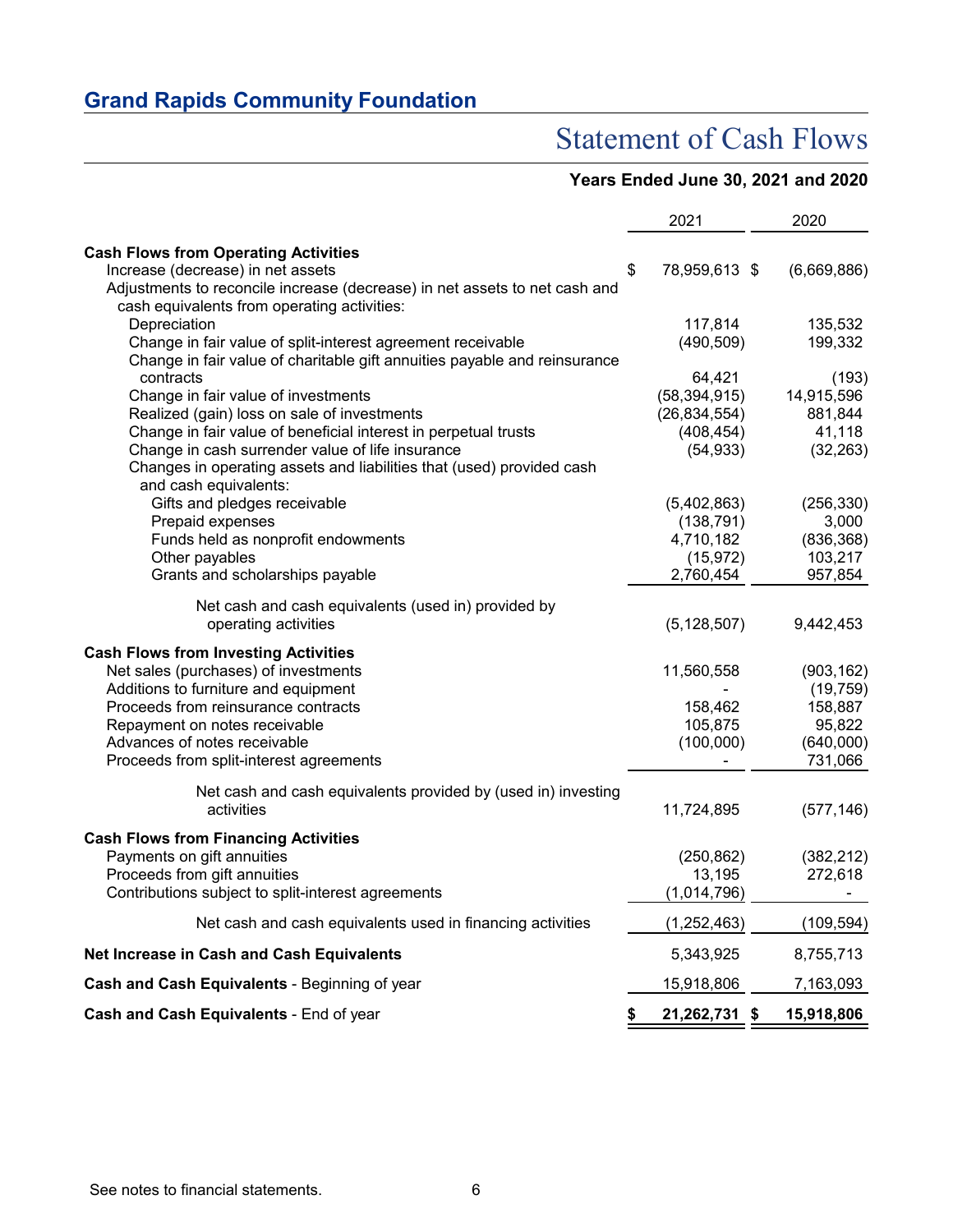#### **June 30, 2021 and 2020**

### **Note 1 - Nature of Business**

Grand Rapids Community Foundation (the "Foundation") was established in October 1922 upon recommendation of a committee appointed by the Association of Commerce (now the Grand Rapids Area Chamber of Commerce) by a resolution adopted jointly by the Michigan Trust Company (now Fifth Third Bank) and Grand Rapids Trust Company (now Bank of America). The purpose of Grand Rapids Community Foundation is to accept gifts and bequests and administer the resulting earnings for charitable and educational uses that, in the opinion of the board of trustees, promote the welfare of persons residing in, or institutions situated in, the city of Grand Rapids, Michigan and surrounding communities.

Effective April 12, 1989, Grand Rapids Community Foundation was incorporated.

Since November 1930, when funds first became available, grants totaling \$244,298,123 and scholarships (in addition to scholarship loans) totaling \$21,025,885 have been awarded by the Foundation.

### **Note 2 - Significant Accounting Policies**

#### *Basis of Accounting*

The accounting policies of the Foundation conform to accounting principles generally accepted in the United States of America as applicable to nonprofit organizations.

#### *Use of Estimates*

The preparation of financial statements in conformity with generally accepted accounting principles requires management to make estimates and assumptions that affect the reported amounts of assets and liabilities and disclosure of contingent assets and liabilities at the date of the financial statements and the reported amounts of revenue and expenses during the reporting period. Actual results could differ from those estimates.

#### *Cash Equivalents*

The Foundation considers all highly liquid investments with a maturity date of three months or less when purchased to be cash equivalents.

#### *Concentration of Credit Risk*

The Foundation maintains cash balances at one bank. Throughout the year, the balances exceeded amounts insured by the Federal Deposit Insurance Corporation. The Foundation evaluates the financial institutions with which it deposits funds; however, it may not be practical to insure all cash deposits.

#### *Investments*

Investments in marketable equity securities and debt securities are valued at their fair values in the statement of financial position. Alternative investments and certain international equities and fixed-income investments are carried at fair value, which is estimated based on net asset value per share (or its equivalent) of the investment company. Unrealized gains and losses are included in the statement of activities and changes in net assets. Realized gain or loss on the sale of investments is the difference between the proceeds received and the original cost of the specific investment sold.

#### *Risks and Uncertainties*

The Foundation invests in various investment securities. Investment securities are exposed to various risks, such as interest rate, market, and credit risks. Due to the level of risk associated with certain investment securities, it is at least reasonably possible that changes in the values of investment securities will occur in the near term and that such changes could materially affect the amounts reported in the statement of financial position.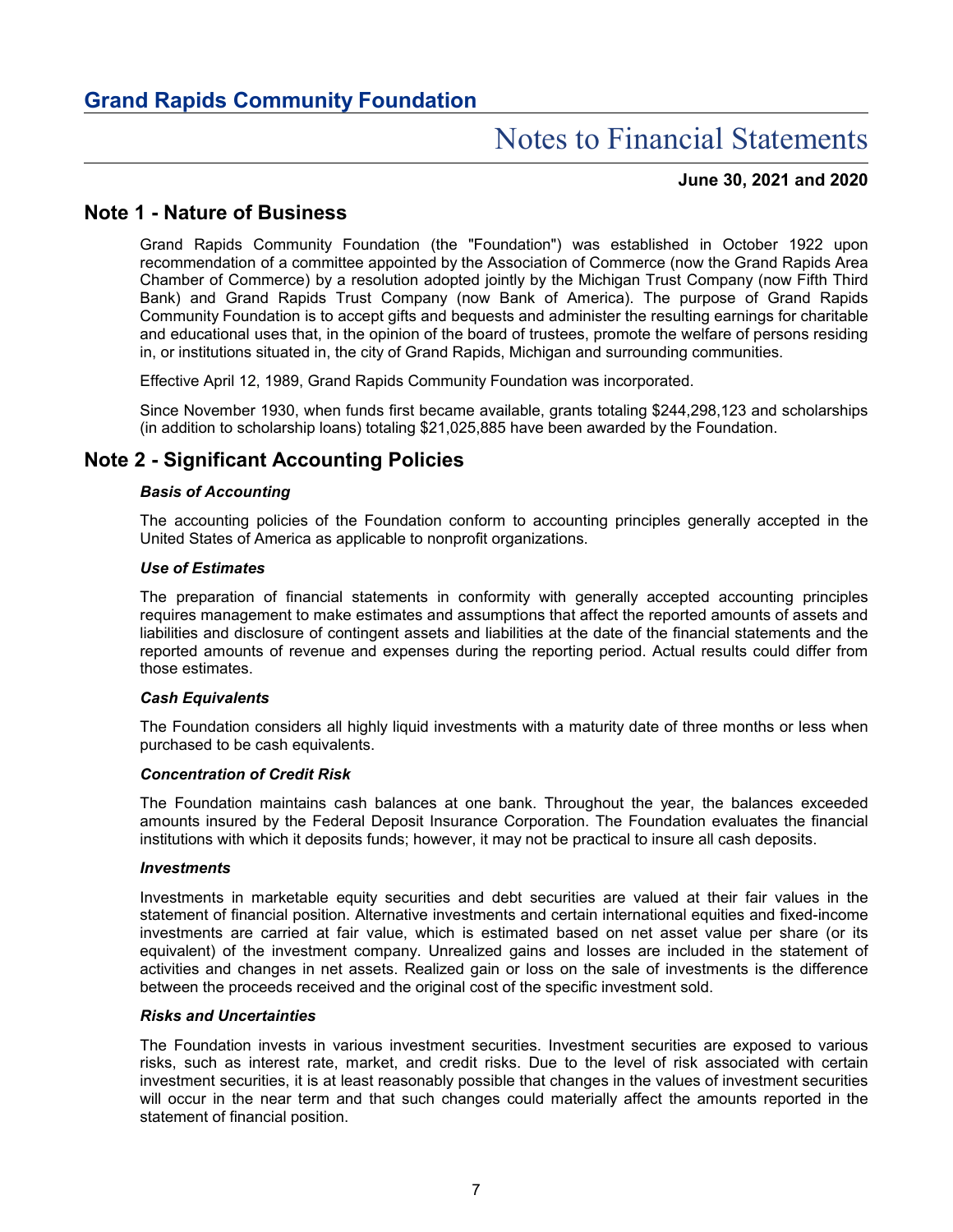**June 30, 2021 and 2020**

### **Note 2 - Significant Accounting Policies (Continued)**

#### *Split-interest Agreements Receivable*

The Foundation is the sole or partial beneficiary of 13 charitable remainder trusts where the Foundation does not act as trustee. The Foundation has recorded an asset at the estimated present value of the revenue to be received from the trusts. Revenue to be received from the trusts is based on the Foundation's ownership percentage in the underlying trust investments, which are valued at fair value. Subsequent adjustments in the estimated present value of the revenue to be received from the trusts are recorded in the current year as revenue.

#### *Gifts and Pledges Receivable*

Unconditional gifts and pledges are reported as revenue when granted or received. Unconditional gifts and pledges that are expected to be collected within one year are recorded at net realizable value, while those that are expected to be collected in future years are recorded at the present value of their estimated future cash flows. Unconditional gifts and pledges receivable as of June 30, 2021 are expected to be collected as follows: \$509,552 in less than one year, \$2,445,701 during the years ending June 30, 2023 through 2026, and \$3,000,000 during the years ending June 30, 2027 through 2031. The Foundation has not recorded a provision for doubtful accounts since it is the opinion of management that those receivables are collectible in full. In addition, conditional promises to give are not included as revenue until barriers are overcome.

#### *Notes Receivable*

The Foundation records notes receivable that are related to the Foundation's mission at face value and meets regularly with organizations to ensure payment terms are being met. Management reviews all the Foundation's notes as of June 30 and determines if an allowance for doubtful accounts, based on specific assessment of each account, is necessary. All amounts deemed uncollectible are charged against grant expense for that year. There was no allowance for doubtful accounts at June 30, 2021 and 2020.

#### *Beneficial Interest in Perpetual Trust*

A beneficial interest in a perpetual trust is an arrangement in which a donor establishes and funds a perpetual trust for the benefit of one or more nonprofit beneficiaries. The assets are administered and managed by an independent third party. Under the terms of these arrangements, the Foundation has the irrevocable right to receive the investment income earned on the trust assets in perpetuity. The value of the Foundation's interest in the trust is based on the fair value of the underlying assets of the trust.

#### *Property and Equipment*

Property and equipment are stated at their estimated fair values at the date donated or at cost if purchased. Depreciation is computed using the straight-line method over the estimated useful lives of the assets. Useful lives range from 3 to 40 years.

#### *Charitable Gift Annuities Payable*

Charitable gift annuities represent gifts that are given to the Foundation with the condition that a specified payment be made to the donor over his or her life. A liability is established based on the present value of the payments to be made. This liability is recalculated annually based on changes in the interest rate, life expectancy assumptions, and payments made. Changes in the liability are recorded in the current year as revenue. The Foundation acquires annuities (reinsurance contracts) to fund certain of these arrangements.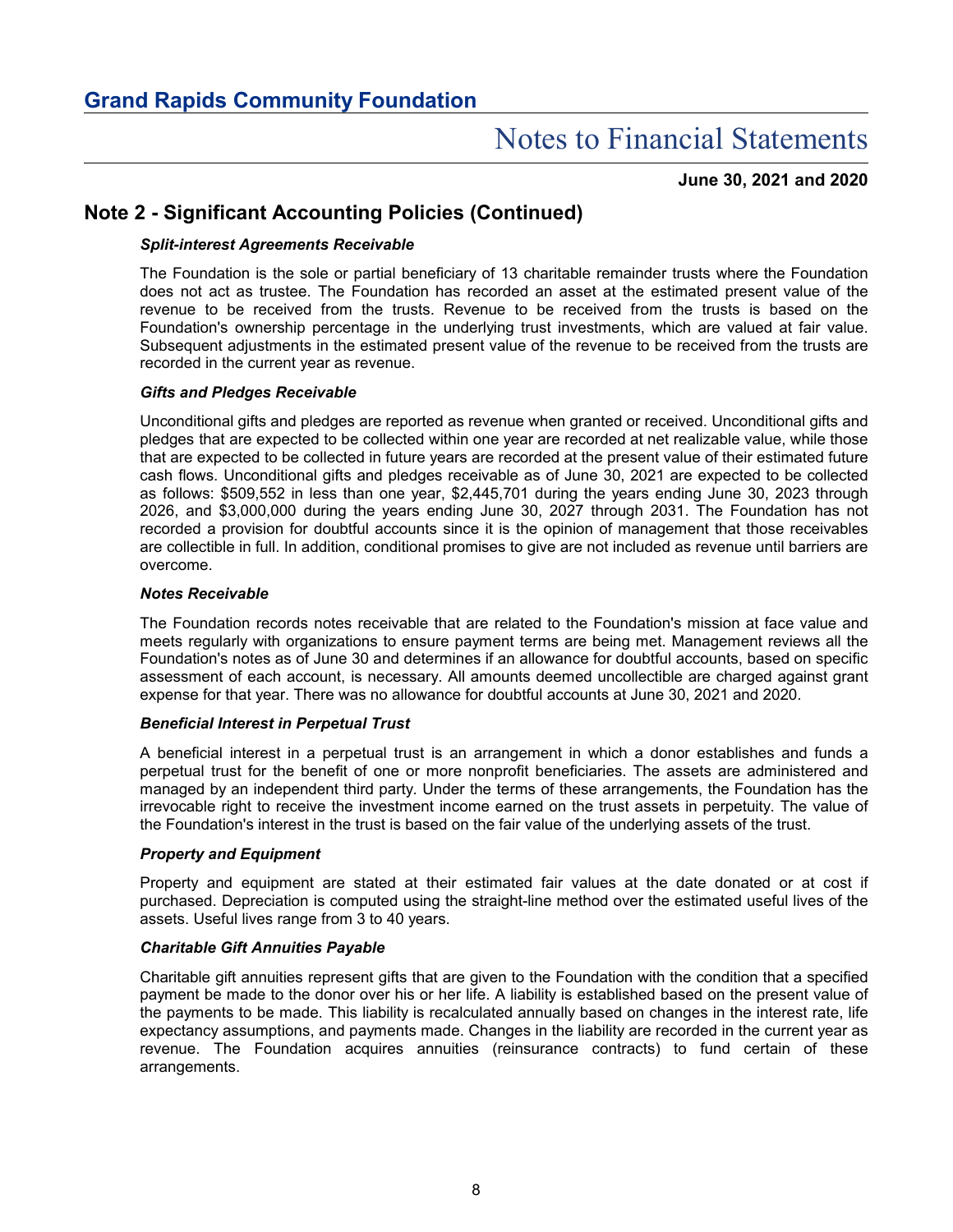#### **June 30, 2021 and 2020**

### **Note 2 - Significant Accounting Policies (Continued)**

#### *Grants and Scholarships*

Grants and scholarships are charged to operations and recognized as liabilities when authorized by the board of trustees, regardless of the year in which they are paid. It is generally a present practice for the board to authorize grants to the extent of income earned on investments, subject to the limitation of a spending rule calculation.

#### *Classification of Net Assets*

Net assets of the Foundation are classified based on the presence or absence of donor-imposed restrictions.

Net assets without donor restrictions: Net assets that are not subject to donor-imposed restrictions or for which the donor-imposed restrictions have expired or been fulfilled. Net assets in this category may be expended for any purpose in performing the primary objectives of the Foundation.

Net assets with donor restrictions: Net assets subject to stipulations imposed by donors and grantors. Some donor restrictions are temporary in nature; those restrictions will be met by actions of the Foundation or by the passage of time. Other donor restrictions are perpetual in nature, where the donor has stipulated the funds be maintained in perpetuity.

Earnings, gains, and losses on donor-restricted net assets are classified as net assets without donor restrictions unless specifically restricted by the donor or by applicable state law.

#### *Community Foundation Classification of Net Assets without Donor Restrictions*

The bylaws of the Foundation include a variance provision and powers of modification, giving the board of trustees the power to vary the use of funds. Based on these provisions, some contributions received by the Foundation are reported as net assets without donor restrictions.

#### *Federal Tax Status*

The Internal Revenue Service has ruled that the Foundation is a public charity, as described in Sections 509(a)(1) and 170(b)(1)(A)(vi) of the Internal Revenue Code. Consequently, the Foundation is exempt from federal income tax and certain excise taxes imposed on private foundations.

#### *Retirement Plan*

The Foundation has a simplified employee benefit plan that covers substantially all employees. The Foundation contributes a discretionary amount each year, as determined by the board of trustees. Contributions are allocated to employee accounts based on compensation.

The Foundation's contributions for the years ended June 30, 2021 and 2020 were \$203,191 and \$195,407, respectively.

#### *Functional Allocation of Expenses*

The Foundation classifies its expenses based on the following categories:

#### *Grants and Scholarships*

See policy above.

#### *Charitable and Philanthropic Expenses*

These operating expenses are associated with processing the Foundation's grant applications, philanthropic services (services to various nonprofit or community organizations, foundations, or the field of philanthropy), and special project expenses.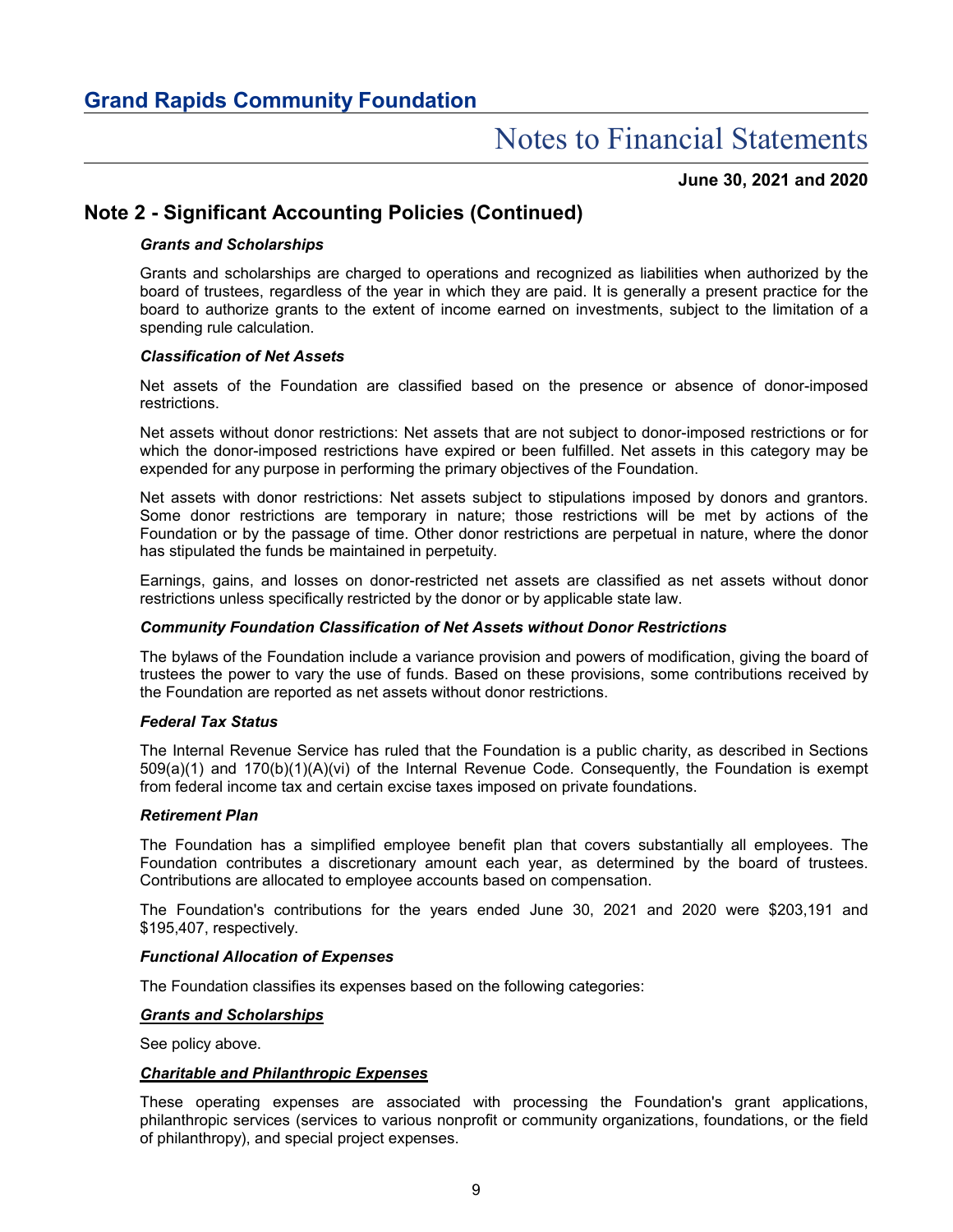**June 30, 2021 and 2020**

### **Note 2 - Significant Accounting Policies (Continued)**

#### *Community Initiatives and Program Expenses*

Those expenses that cover activities that could be carried out by a grantee but that the Foundation chooses to conduct as a program with its own or others' resources. Currently, these initiatives are focused on K-12 education in the city of Grand Rapids and the Catalyzing Community Giving initiative, which supports communities of color in using philanthropy to become agents of their own change. These are expenses for services or program materials that are paid to persons/organizations that are not not-forprofits. These include items such as consulting fees for a project or general operating expenses of a fund.

#### *Management and General Expenses*

These expenses benefit the Foundation as a whole and cannot be directly assigned to any other category.

#### *Development and Marketing Expenses*

These expenses are associated with acquiring and marketing foundation assets through endowment, donor-related, or other foundation activity.

#### *Fund Management Expenses*

These expenses are associated with managing the assets of the Foundation. This category includes all financial management (staff time), legal expenses, or other related expenses that are directly attributable to managing the funds of the Foundation.

The costs of providing services are reported on a functional basis. Costs are allocated between the various program and support services on an actual basis, where available, or based upon reasonable methods. Categories not allocated on an actual basis include payroll taxes, recruitment and benefits, conferences, other professional fees, general legal, office expenses, certain occupancy costs, equipment maintenance and depreciation, general public relations, and insurance and dues/subscriptions. These categories are allocated proportionally with salaries, which are based on actual time and effort. Although the methods of allocation used are considered appropriate, other methods could be used that would provide different amounts.

#### *Subsequent Events*

The financial statements and related disclosures include evaluation of events up through and including September 23, 2021, which is the date the financial statements were available to be issued.

#### *Adoption of New Accounting Pronouncement*

As of July 1, 2020, the Foundation adopted FASB ASU No. 2018-13, *Fair Value Measurement (Topic 820)*, which removed disclosure requirements related to transfers between Level 1 and Level 2 fair value measurements and disclosures of the changes in unrealized gains and losses for recurring Level 3 fair value measurements in Note 11. The Foundation adopted the new standard on a retrospective basis. The standard did not require a restatement of prior year amounts.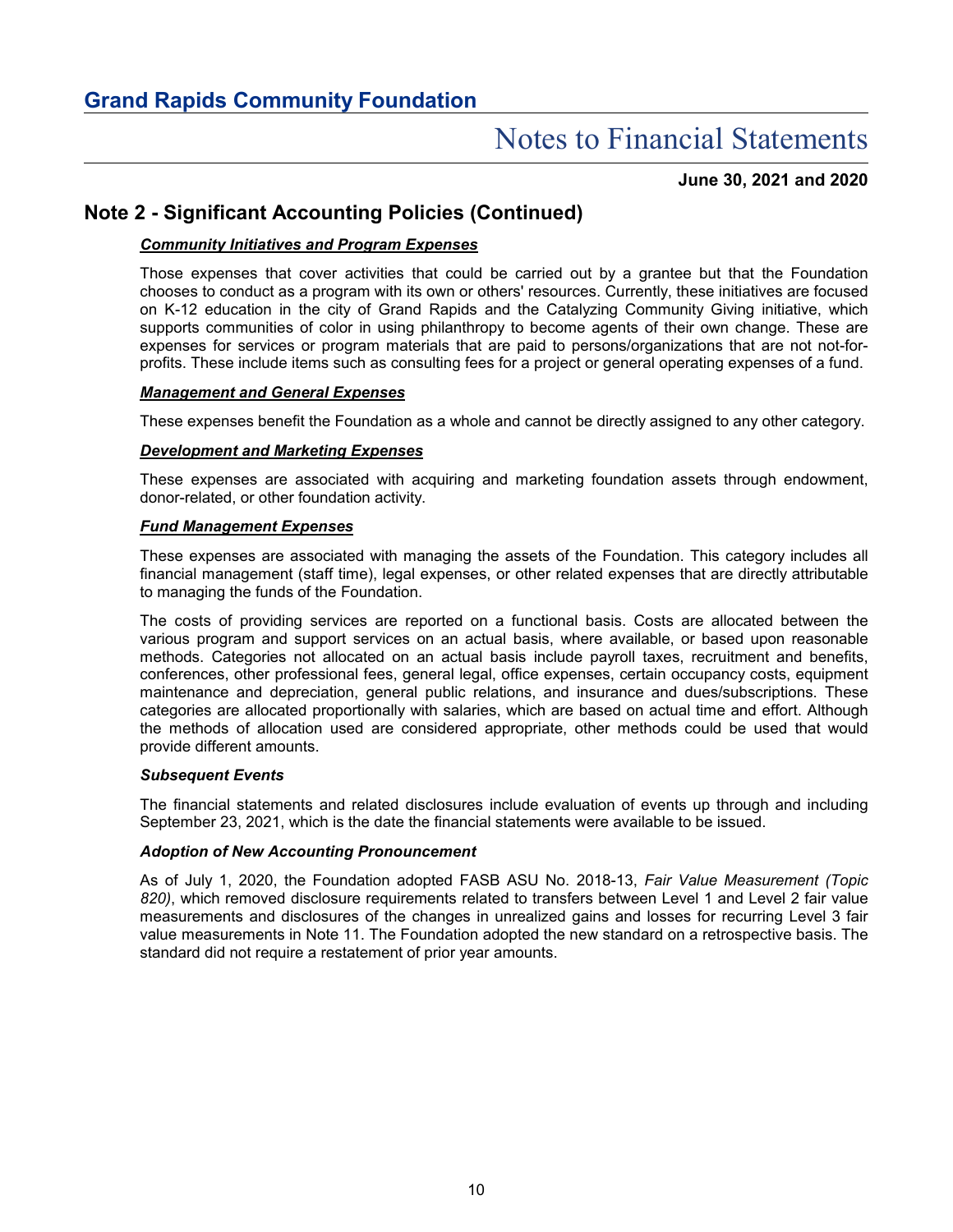## Notes to Financial Statements

#### **June 30, 2021 and 2020**

### **Note 3 - Liquidity and Availability of Resources**

The Foundation's financial assets available for general use expenditures within one year of June 30 are as follows:

|                                                                                           |   | 2021           | 2020           |
|-------------------------------------------------------------------------------------------|---|----------------|----------------|
| Total assets as of June 30                                                                | S | 428.377.250 \$ | 341.945.625    |
| Less amounts not available for general expenditures within one year:                      |   |                |                |
| Property and equipment - Net                                                              |   | 3,196,720      | 3.314.534      |
| Funds held on behalf of nonprofit endowments                                              |   | 21.508.617     | 16.798.435     |
| Reinsurance contracts                                                                     |   | 1.088.188      | 1.056.056      |
| Cash surrender value life insurance                                                       |   | 846.809        | 791.876        |
| Other assets                                                                              |   | 133.841        | 3.000          |
| Investments with donor restrictions                                                       |   | 28,765,942     | 18.691.846     |
| Investments in board-designated endowments                                                |   | 326,546,254    | 263,932,000    |
| Endowment assets appropriated for expenditure                                             |   | (23,855,810)   | (24, 737, 367) |
|                                                                                           |   |                |                |
| Financial assets available to meet cash needs for general<br>expenditures within one year |   | 70.146,689     | 62.095.245     |

As part of the Foundation's liquidity management, it has a policy to structure its financial assets to be available as its general expenditures, liabilities, and other obligations come due. In addition, the Foundation invests cash in excess of daily requirements in investments or cash equivalents. The Foundation understands that there could be unexpected liquidity needs. While there are board-designated net assets, these funds are earmarked for certain initiatives (see Note 10 for disclosure regarding boarddesignated net assets). In addition, the Foundation has variance power over a majority of contributions received (see Note 2), which could be drawn upon in the event of unexpected liquidity needs. While boarddesignated endowments may be drawn upon at the discretion of the board, it is not the intention of the board to exercise this power. In addition, both the board-designated and donor-restricted endowments contain investments with lock-up provisions that would reduce the total investments that could be made available (see Note 11 for disclosures about investments).

#### **Note 4 - Investments**

Investments consist of the following, stated at fair value:

|                                      |    | 2021          | 2020                       |
|--------------------------------------|----|---------------|----------------------------|
| Bonds and fixed-income mutual funds  |    | 46.925.432 \$ | 45.867.237                 |
| U.S. equities stock and mutual funds |    | 194.266.652   | 114.353.259                |
| International stock and mutual funds |    | 65.464.500    | 60,416,792                 |
| Alternative investments              |    | 79.357.359    | 91.707.744                 |
| Total investments                    | S. |               | 386.013.943 \$ 312.345.032 |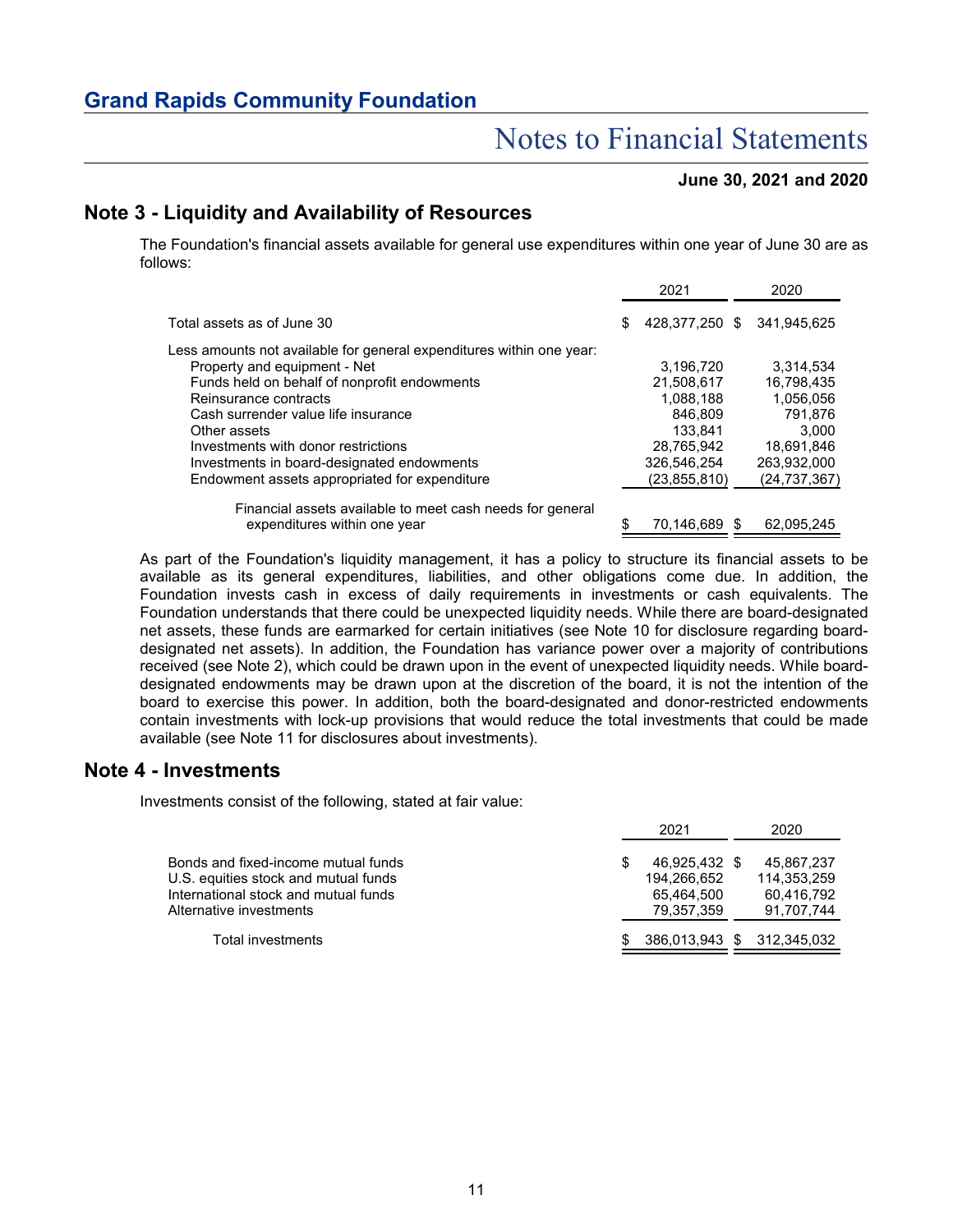## Notes to Financial Statements

### **June 30, 2021 and 2020**

### **Note 5 - Notes Receivable**

Notes receivable at June 30 consist of the following program-related notes:

|                                                                                                                                                 |   | 2021         | 2020      |
|-------------------------------------------------------------------------------------------------------------------------------------------------|---|--------------|-----------|
|                                                                                                                                                 |   |              |           |
| Note maturing in November 2024 with no annual installments, paying<br>interest quarterly at a fixed rate of 2.00 percent                        | S | 200,000 \$   | 200,000   |
| Note maturing in January 2024 with quarterly installments of \$21,319,<br>paying interest at a fixed rate of 4.00 percent through January 2024  |   | 222,752      | 297,245   |
| Note maturing in September 2024 with quarterly installments of<br>\$2,412.07, paying interest at a fixed rate of 3.50 percent                   |   | 31,628       | 37,939    |
| Note maturing in January 2025 with no annual installments, paying<br>interest semiannually at a fixed rate of 2.75 percent                      |   | 500,000      | 500,000   |
| Note maturing in November 2023 with quarterly installments of \$7,125,<br>paying interest at a fixed rate of 3.00 percent through November 2023 |   | 705,879      | 723,000   |
| Note maturing in December 2023 with no annual installments, paying<br>interest quarterly at a fixed rate of 3.00 percent                        |   | 500,000      | 500,000   |
| Note maturing in May 2025 with no annual installments, paying interest<br>quarterly at a fixed rate of 3.00 percent                             |   | 500,000      | 500,000   |
| Note maturing in March 2022 with no annual installments and no<br>interest                                                                      |   | 100,000      |           |
| Total                                                                                                                                           |   | 2,760,259 \$ | 2,758,184 |

### **Note 6 - Property and Equipment**

The cost of property and equipment consists of the following:

|                                 | 2021               | 2020      |
|---------------------------------|--------------------|-----------|
| Land                            | \$<br>200,000 \$   | 200,000   |
| <b>Buildings</b>                | 4,309,986          | 4,309,986 |
| <b>Furniture and fixtures</b>   | 803,866            | 803,866   |
| Computer equipment and software | 496,362            | 496,362   |
| Total cost                      | 5,810,214          | 5.810.214 |
| Accumulated depreciation        | 2,613,494          | 2,495,680 |
| Net property and equipment      | \$<br>3,196,720 \$ | 3,314,534 |

Depreciation expense for the years ended June 30, 2021 and 2020 was \$117,814 and \$135,532, respectively.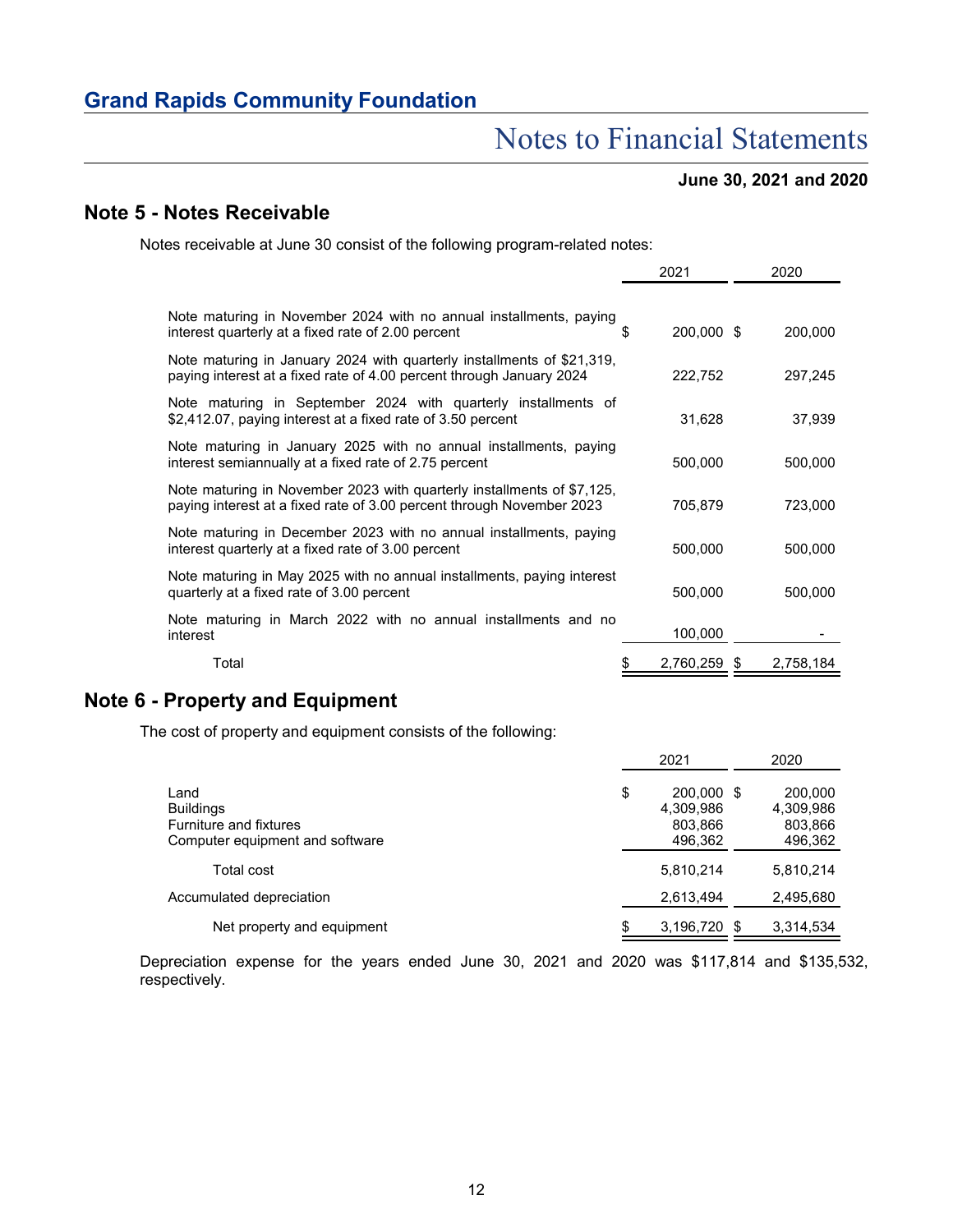#### **June 30, 2021 and 2020**

### **Note 7 - Grants and Scholarships Payable**

As of June 30, 2021, the board of trustees authorized the unconditional payment of certain grants in future periods as follows:

| \$<br>1.949.320 |
|-----------------|
| 2,545,583       |
| 1.196.583       |
| 361.000         |
| 60,000          |
| 6,112,486       |
|                 |

### **Note 8 - Funds Held on Behalf of Nonprofit Endowments**

The Foundation has adopted the accounting standard *Transfers of Assets to a Not-for-Profit Organization or Charitable Trust that Raises or Holds Contributions for Others*. This statement establishes standards for transactions in which a community foundation accepts a contribution from a donor and agrees to transfer those assets, the return on investment of those assets, or both to another entity that is specified by the donor. This statement specifically requires that, if a not-for-profit organization (NPO) establishes a fund at a community foundation with its own funds and specifies itself as the beneficiary of that fund, the community foundation must account for the transfer of such assets as a liability. The Foundation refers to such funds as nonprofit endowments.

The Foundation maintains variance power and legal ownership of nonprofit endowment funds and, as such, continues to report the funds as assets of the Foundation. However, in accordance with the statement, a liability has been established for the fair value of the funds, which is generally equivalent to the present value of future payments expected to be made to the NPOs.

At June 30, 2021 and 2020, the Foundation was the owner of nonprofit endowment funds, of which \$21,508,617 and \$16,798,435, respectively, is reported as a liability in the accompanying financial statements. The following table summarizes activity during the year in those funds for which there is a corresponding liability:

|                                                             |   | 2021                   | 2020                     |
|-------------------------------------------------------------|---|------------------------|--------------------------|
| Nonprofit endowment fund balances at July 1                 | S | 16,798,435 \$          | 17,634,803               |
| Amounts raised<br>Investment income                         |   | 447.847<br>314.220     | 631.577<br>354,093       |
| Unrealized and realized investment gains (losses)<br>Grants |   | 4,596,772<br>(569,627) | (915, 604)<br>(839, 409) |
| Fees                                                        |   | (79,030)               | (67, 025)                |
| Nonprofit endowment fund balances at June 30                |   | 21,508,617 \$          | 16,798,435               |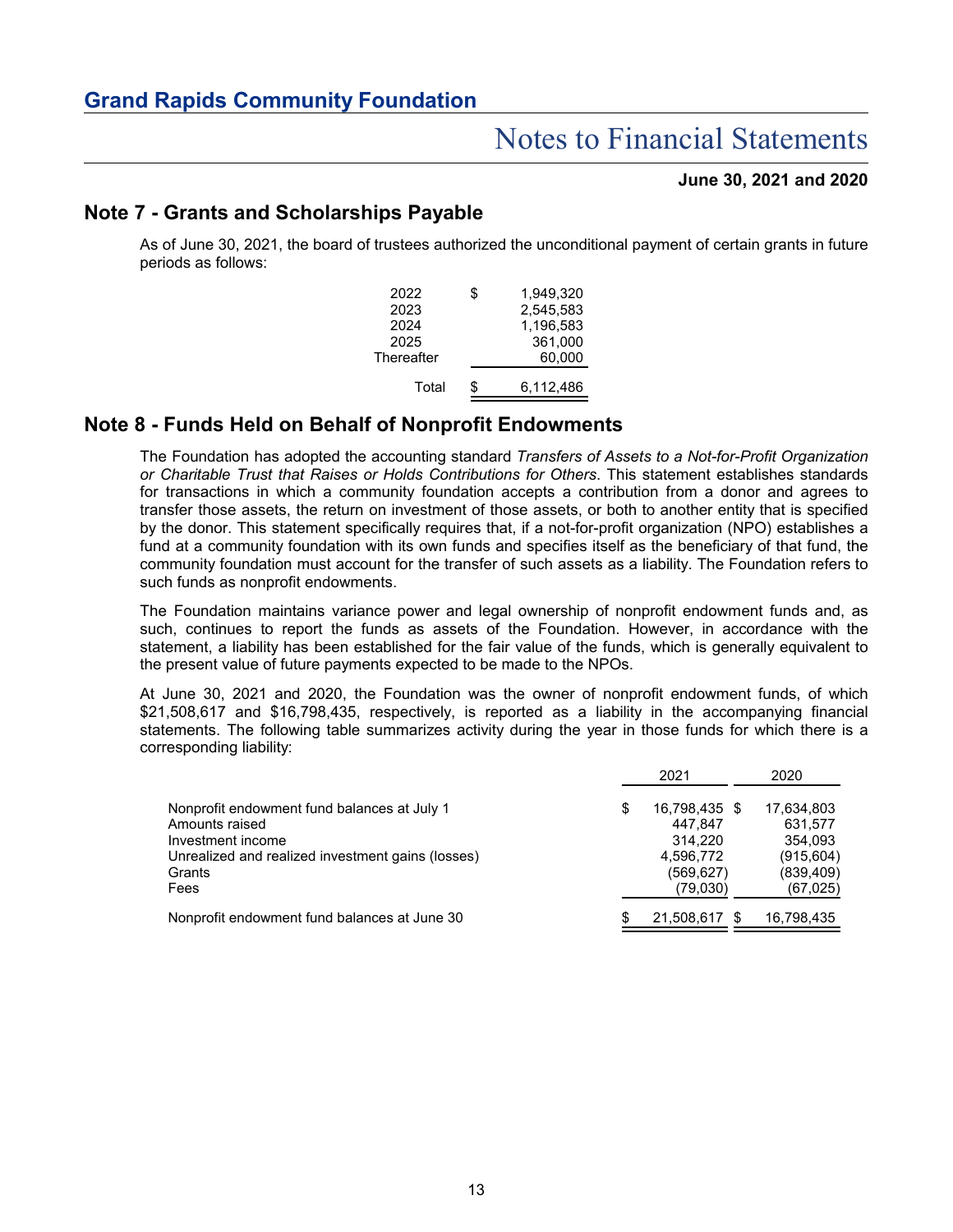## Notes to Financial Statements

#### **June 30, 2021 and 2020**

### **Note 9 - Net Assets with Donor Restrictions**

Net assets with donor restrictions as of June 30 are available for the following purposes:

|                                                                                                                                                                | 2021                                       | 2020                                       |
|----------------------------------------------------------------------------------------------------------------------------------------------------------------|--------------------------------------------|--------------------------------------------|
| Not subject to appropriation or expenditure:<br>Community welfare and programs (Note 10)<br>Scholarships (Note 10)<br>Beneficial interests in perpetual trusts | \$<br>4,354,699 \$<br>113,515<br>2,405,795 | 4,354,699<br>113,515<br>1,997,341          |
| Total not subject to appropriation or expenditure                                                                                                              | 6,874,009                                  | 6,465,555                                  |
| Purpose restrictions:<br>Other program funds<br>Scholarships<br>Special projects<br>Total purpose restrictions                                                 | 851,934<br>178,615<br>349,710<br>1,380,259 | 671,516<br>123,208<br>349,710<br>1,144,434 |
| Time restrictions:<br>Endowment earnings (Note 10)<br>Split-interest agreements receivable<br>Pledges receivable                                               | 9,842,710<br>4,713,711<br>5,955,253        | 7,321,061<br>3,208,406<br>552,390          |
| Total time restrictions                                                                                                                                        | 20,511,674                                 | 11,081,857                                 |
| Total                                                                                                                                                          | 28,765,942 \$                              | 18,691,846                                 |

### **Note 10 - Donor-restricted and Board-designated Endowments**

The Foundation's endowment funds consist of a donor-restricted endowment and board-designated net assets. The board-designated net assets consist of designated endowments that would be classified as donor-restricted endowments except that the Foundation has variance power of these assets. Therefore, the board of trustees treats these funds as designated endowments. The net assets associated with the donor-restricted and board-designated endowment fund are classified and reported based on the existence or absence of donor-imposed restrictions, as well as variance power.

#### *Interpretation of Relevant Law*

The Foundation is subject to the Uniform Prudent Management of Institutional Funds Act (UPMIFA) and, thus, classifies amounts in its donor-restricted endowment funds as net assets with donor restrictions because those net assets are time restricted until the board of trustees appropriates such amounts for expenditures. Most of those net assets also are subject to purpose restrictions that must be met before reclassifying those net assets to net assets without donor restrictions. The board of trustees of the Foundation had interpreted UPMIFA as not requiring the maintenance of purchasing power of the original gift amount contributed to an endowment fund, unless a donor stipulates the contrary. As a result of this interpretation, when reviewing its donor-restricted endowment funds, the Foundation considers a fund to be underwater if the fair value of the fund is less than the sum of (a) the original value of initial and subsequent gift amounts donated to the fund and (b) any accumulations to the fund that are required to be maintained in perpetuity in accordance with the direction of the applicable donor gift instrument. The Foundation has interpreted UPMIFA to permit spending from underwater funds in accordance with the prudent measures required under the law. Additionally, in accordance with UPMIFA, the Foundation considers the following factors in making a determination to appropriate or accumulate donor-restricted endowment funds:

- The duration and preservation of the fund
- The purpose of the Foundation and the donor-restricted endowment fund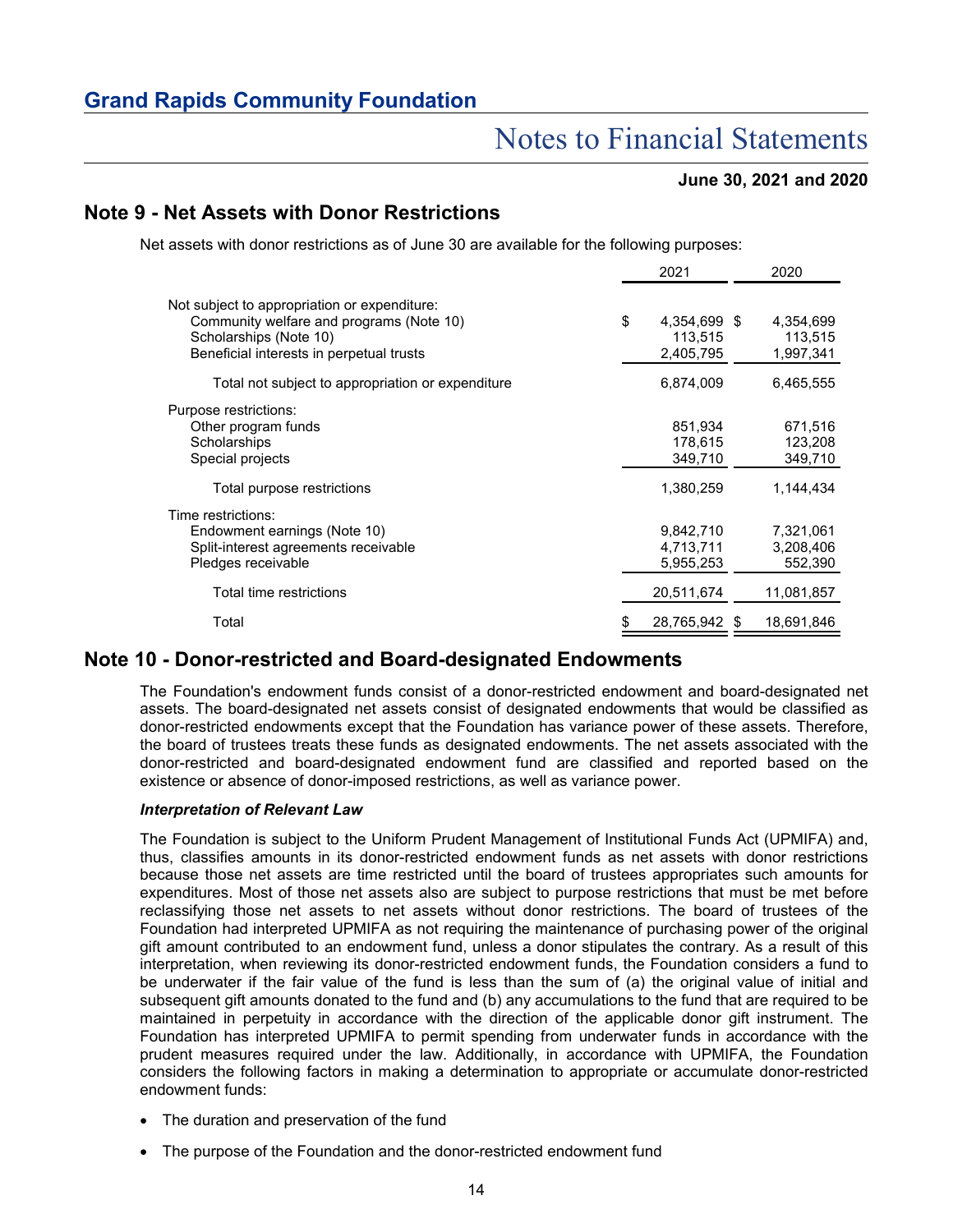## Notes to Financial Statements

**June 30, 2021 and 2020**

### **Note 10 - Donor-restricted and Board-designated Endowments (Continued)**

- General economic conditions
- The possible effect of inflation and deflation
- The expected total return from income and the appreciation of investments
- Other resources of the Foundation
- The investment policies of the Foundation

|                                                                                                                                                                              |                                      | Endowment Net Asset Composition by Type of Fund<br>as of June 30, 2021     |                           |
|------------------------------------------------------------------------------------------------------------------------------------------------------------------------------|--------------------------------------|----------------------------------------------------------------------------|---------------------------|
|                                                                                                                                                                              | <b>Without Donor</b><br>Restrictions | <b>With Donor</b><br>Restrictions                                          | Total                     |
| Board-designated endowment funds<br>Donor-restricted endowment funds:<br>Original donor-restricted gift amount and amounts<br>required to be maintained in perpetuity by the | \$<br>326,546,254 \$                 |                                                                            | 326,546,254               |
| donor                                                                                                                                                                        |                                      | 4,468,214                                                                  | 4,468,214                 |
| Accumulated investment gains                                                                                                                                                 |                                      | 9,842,710                                                                  | 9,842,710                 |
| Total                                                                                                                                                                        |                                      | 326,546,254 \$ 14,310,924 \$ 340,857,178                                   |                           |
|                                                                                                                                                                              |                                      | Changes in Endowment Net Assets for the Fiscal<br>Year Ended June 30, 2021 |                           |
|                                                                                                                                                                              | <b>Without Donor</b><br>Restrictions | <b>With Donor</b><br>Restrictions                                          | Total                     |
| Endowment net assets - Beginning of year                                                                                                                                     | \$<br>263,932,000 \$                 | 11,789,275 \$                                                              | 275,721,275               |
| Investment return:<br>Investment income<br>Net appreciation (realized and unrealized)                                                                                        | 4,963,366<br>69,920,426              | 214,794<br>3,173,153                                                       | 5,178,160<br>73,093,579   |
| Total investment return                                                                                                                                                      | 74,883,792                           | 3,387,947                                                                  | 78,271,739                |
| Appropriation of endowment assets for expenditure                                                                                                                            | (12, 269, 538)                       | (866, 298)                                                                 | (13, 135, 836)            |
| Endowment net assets - End of year                                                                                                                                           | 326,546,254 \$                       | 14,310,924 \$                                                              | 340, 857, 178             |
|                                                                                                                                                                              |                                      | Endowment Net Asset Composition by Type of Fund<br>as of June 30, 2020     |                           |
|                                                                                                                                                                              | <b>Without Donor</b><br>Restrictions | <b>With Donor</b><br>Restrictions                                          | Total                     |
| Board-designated endowment funds<br>Donor-restricted endowment funds:<br>Original donor-restricted gift amount and amounts<br>required to be maintained in perpetuity by the | \$<br>263,932,000 \$                 |                                                                            | 263,932,000               |
| donor                                                                                                                                                                        |                                      | 4,468,214                                                                  | 4,468,214                 |
| Accumulated investment gains                                                                                                                                                 |                                      | 7,321,061                                                                  | 7,321,061                 |
| Total                                                                                                                                                                        | 263,932,000 \$                       |                                                                            | 11,789,275 \$ 275,721,275 |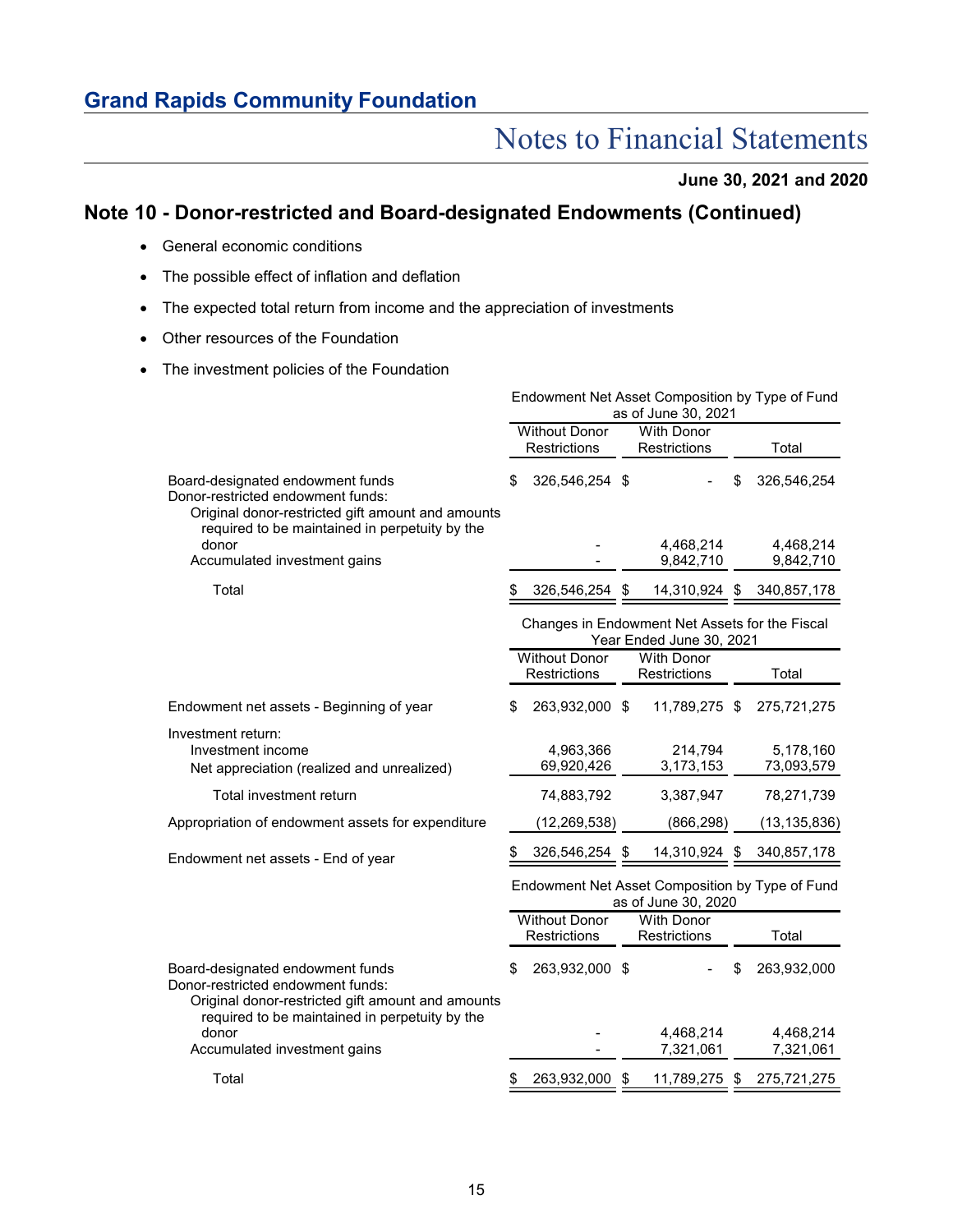#### **June 30, 2021 and 2020**

### **Note 10 - Donor-restricted and Board-designated Endowments (Continued)**

|                                                                                       | Changes in Endowment Net Assets for the Fiscal<br>Year Ended June 30, 2020 |                                             |                                          |                      |   |                           |  |  |  |
|---------------------------------------------------------------------------------------|----------------------------------------------------------------------------|---------------------------------------------|------------------------------------------|----------------------|---|---------------------------|--|--|--|
|                                                                                       |                                                                            | <b>Without Donor</b><br><b>Restrictions</b> | <b>With Donor</b><br><b>Restrictions</b> |                      |   | Total                     |  |  |  |
| Endowment net assets - Beginning of year                                              | S                                                                          | 275.032.251 \$                              |                                          | 12.839.821           | S | 287.872.072               |  |  |  |
| Investment return:<br>Investment income<br>Net depreciation (realized and unrealized) |                                                                            | 5,555,663<br>(13,213,250)                   |                                          | 254.576<br>(669,969) |   | 5.810.239<br>(13,883,219) |  |  |  |
| Total investment return                                                               |                                                                            | (7.657.587)                                 |                                          | (415,393)            |   | (8,072,980)               |  |  |  |
| Appropriation of endowment assets for expenditure                                     |                                                                            | (3,442,664)                                 |                                          | (635,153)            |   | (4,077,817)               |  |  |  |
| Endowment net assets - End of year                                                    |                                                                            | 263,932,000 \$                              |                                          | 11,789,275 \$        |   | 275,721,275               |  |  |  |

#### *Underwater Endowment Funds*

As of June 30, 2021 and 2020, there were no donor-restricted funds with deficiencies.

#### *Return Objectives and Risk Parameters*

The Foundation has adopted investment and spending policies for endowment assets that attempt to provide a predictable stream of funding to programs supported by its endowment while seeking to maintain the purchasing power of the endowment assets. Endowment assets include those assets of donor-restricted funds that the Foundation must hold in perpetuity or for a donor-specified period, as well as board-designated funds.

Under this policy, as approved by the board of trustees, the Foundation has three objectives: (1) to preserve and grow the assets of the Foundation by focusing on total investment returns from a diversified portfolio of investments; (2) to balance long-term growth with appropriate risk and liquidity; and (3) to comply with applicable laws, rules, and regulations.

#### *Strategies Employed for Achieving Objectives*

To satisfy its long-term rate-of-return objectives, the Foundation relies on a total return strategy in which investment returns are achieved through both capital appreciation (realized and unrealized) and current yield (interest and dividends). The Foundation targets a diversified asset allocation of domestic equity, foreign equity, fixed-income funds, and alternative investments, with performance benchmarks based on each asset class.

#### *Spending Policy and How the Investment Objectives Relate to Spending Policy*

The Foundation has a policy of appropriating for distribution each year 5 percent of its endowment fund's average fair value over the prior 16 quarters through the fiscal year end preceding the fiscal year in which the distribution is planned. The expendable amount will never be less than a floor amount of 4.0 percent of the current fair value or more than a ceiling amount of 5.75 percent of current fair value. In establishing this policy, the Foundation considered the long-term expected rate of return on its endowment. The Foundation has a policy that permits spending from underwater endowment funds depending on the degree to which the fund is underwater, unless otherwise precluded by donor intent or relevant laws and regulations. The governing board did not appropriate for expenditure from underwater donor-restricted endowment funds during 2021 and 2020.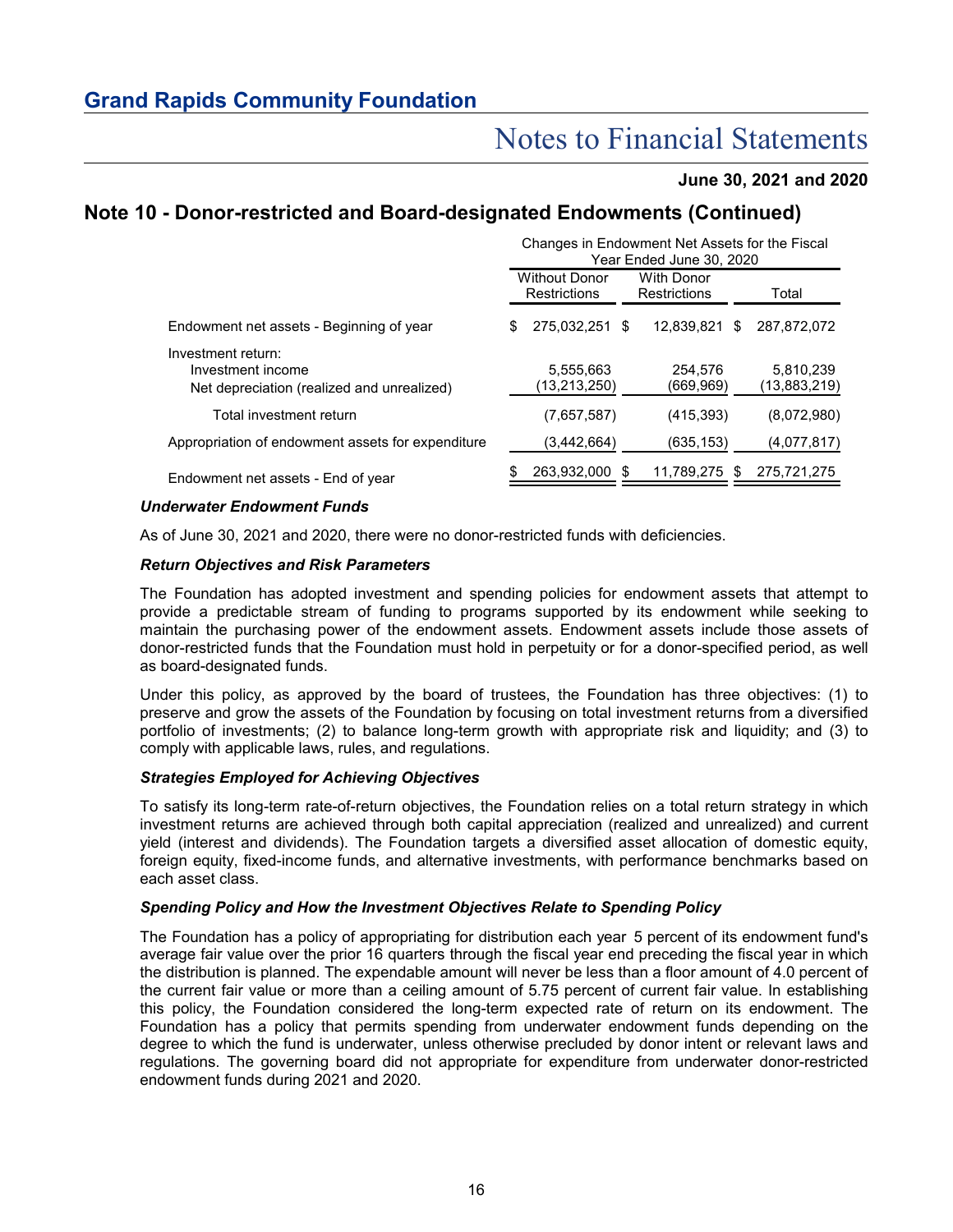#### **June 30, 2021 and 2020**

### **Note 11 - Fair Value Measurements**

Accounting standards require certain assets and liabilities be reported at fair value in the financial statements and provide a framework for establishing that fair value. The framework for determining fair value is based on a hierarchy that prioritizes the inputs and valuation techniques used to measure fair value.

The following tables present information about the Foundation's assets measured at fair value on a recurring basis at June 30, 2021 and 2020 and the valuation techniques used by the Foundation to determine those fair values.

Fair values determined by Level 1 inputs use quoted prices in active markets for identical assets that the Foundation has the ability to access.

Fair values determined by Level 2 inputs use other inputs that are observable, either directly or indirectly. These Level 2 inputs include quoted prices for similar assets in active markets and other inputs, such as interest rates and yield curves, that are observable at commonly quoted intervals.

Level 3 inputs are unobservable inputs, including inputs that are available in situations where there is little, if any, market activity for the related asset. These Level 3 fair value measurements are based primarily on management's own estimates using pricing models, discounted cash flow methodologies, or similar techniques taking into account the characteristics of the asset.

In instances where inputs used to measure fair value fall into different levels in the above fair value hierarchy, fair value measurements in their entirety are categorized based on the lowest level input that is significant to the valuation. The Foundation's assessment of the significance of particular inputs to these fair value measurements requires judgment and considers factors specific to each asset.

The Foundation applies guidance that allows for investments valued at net asset value (NAV) per share (or its equivalent) as a practical expedient. Investments measured at fair value using net asset value per share (or its equivalent) as a practical expedient are no longer classified in the fair value hierarchy above.

For the years ended June 30, 2021 and 2020, there were no transfers between levels of the fair value hierarchy.

|                           | Assets Measured at Fair Value on a Recurring Basis at June 30, 2021 |                                                                                   |  |                                                        |    |                                                    |      |                                         |    |                             |  |
|---------------------------|---------------------------------------------------------------------|-----------------------------------------------------------------------------------|--|--------------------------------------------------------|----|----------------------------------------------------|------|-----------------------------------------|----|-----------------------------|--|
|                           |                                                                     | Quoted Prices in<br><b>Active Markets</b><br>for Identical<br>Assets<br>(Level 1) |  | Significant Other<br>Observable<br>Inputs<br>(Level 2) |    | Significant<br>Unobservable<br>Inputs<br>(Level 3) |      | Measured at Net<br>Asset Value<br>(NAV) |    | Balance at<br>June 30, 2021 |  |
| Investments:              |                                                                     |                                                                                   |  |                                                        |    |                                                    |      |                                         |    |                             |  |
| Fixed income              | \$                                                                  | 46,925,432 \$                                                                     |  |                                                        | \$ |                                                    | \$   |                                         | S  | 46,925,432                  |  |
| U.S. equities             |                                                                     | 194,266,652                                                                       |  |                                                        |    |                                                    |      |                                         |    | 194,266,652                 |  |
| International equities    |                                                                     | 41,806,364                                                                        |  |                                                        |    |                                                    |      | 23,658,136                              |    | 65,464,500                  |  |
| <b>Alternatives</b>       |                                                                     |                                                                                   |  |                                                        |    |                                                    |      | 79,357,359                              |    | 79,357,359                  |  |
| Subtotal investments      |                                                                     | 282,998,448                                                                       |  |                                                        |    |                                                    |      | 103,015,495                             |    | 386,013,943                 |  |
| Level 3 assets:           |                                                                     |                                                                                   |  |                                                        |    |                                                    |      |                                         |    |                             |  |
| Beneficial interests in   |                                                                     |                                                                                   |  |                                                        |    |                                                    |      |                                         |    |                             |  |
| perpetual trusts          |                                                                     |                                                                                   |  |                                                        |    | 2,405,795                                          |      |                                         |    | 2,405,795                   |  |
| Split-interest agreements |                                                                     |                                                                                   |  |                                                        |    |                                                    |      |                                         |    |                             |  |
| receivable                |                                                                     |                                                                                   |  |                                                        |    | 4,713,711                                          |      |                                         |    | 4,713,711                   |  |
| Subtotal Level 3 assets   |                                                                     |                                                                                   |  |                                                        |    | 7,119,506                                          |      |                                         |    | 7,119,506                   |  |
| <b>Total assets</b>       |                                                                     | 282.998.448 \$                                                                    |  |                                                        |    | 7,119,506                                          | - \$ | 103,015,495                             | -S | 393,133,449                 |  |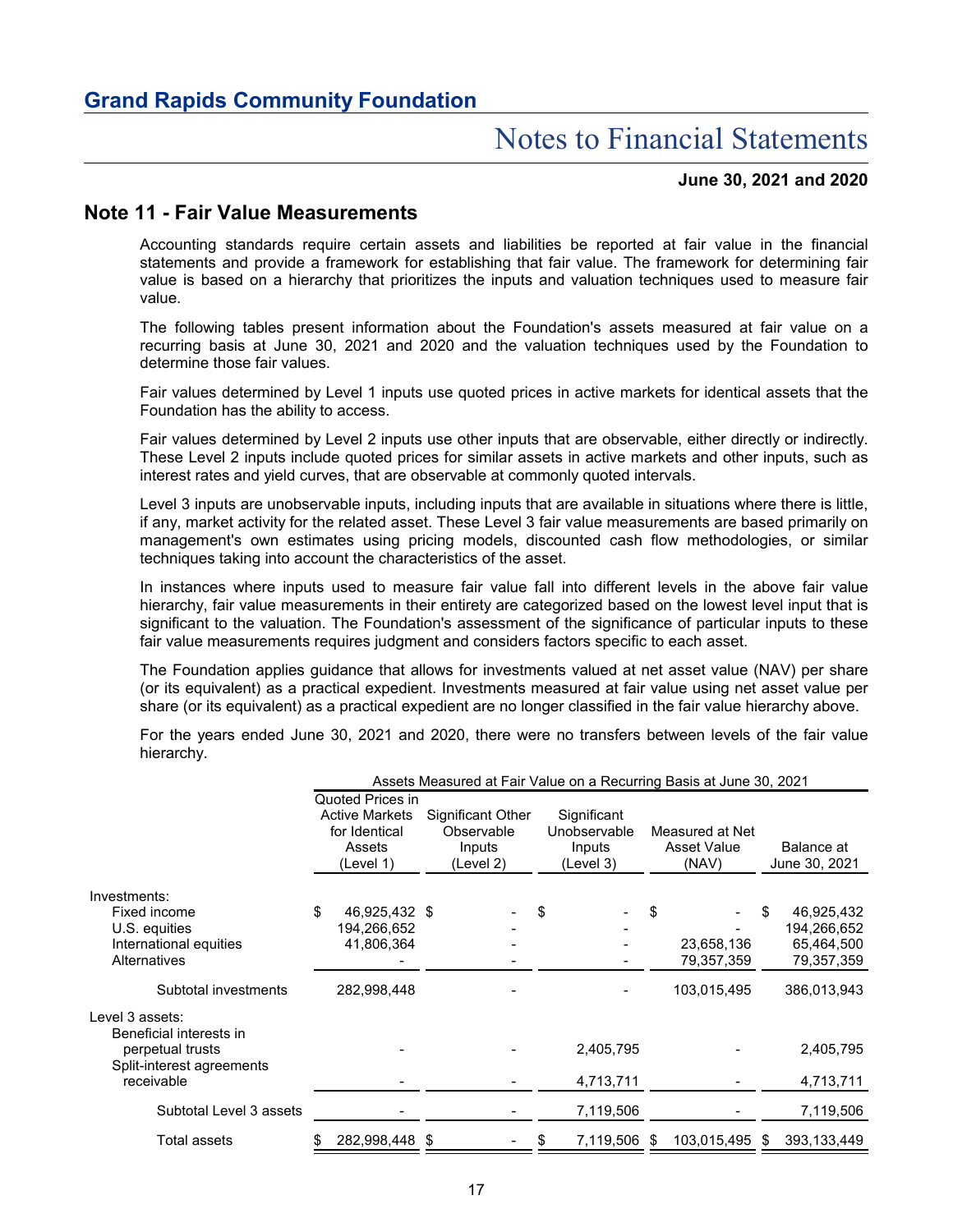#### **June 30, 2021 and 2020**

### **Note 11 - Fair Value Measurements (Continued)**

|                           | Assets Measured at Fair Value on a Recurring Basis at June 30, 2020               |                |  |                                                        |      |                                                    |      |                                                |   |                             |  |
|---------------------------|-----------------------------------------------------------------------------------|----------------|--|--------------------------------------------------------|------|----------------------------------------------------|------|------------------------------------------------|---|-----------------------------|--|
|                           | Quoted Prices in<br><b>Active Markets</b><br>for Identical<br>Assets<br>(Level 1) |                |  | Significant Other<br>Observable<br>Inputs<br>(Level 2) |      | Significant<br>Unobservable<br>Inputs<br>(Level 3) |      | Measured at Net<br><b>Asset Value</b><br>(NAV) |   | Balance at<br>June 30, 2020 |  |
| Investments:              |                                                                                   |                |  |                                                        |      |                                                    |      |                                                |   |                             |  |
| Fixed income              | \$                                                                                | 45,867,237 \$  |  |                                                        | \$   |                                                    | \$   |                                                | S | 45,867,237                  |  |
| U.S. equities             |                                                                                   | 110,741,169    |  | 3,612,090                                              |      |                                                    |      |                                                |   | 114,353,259                 |  |
| International equities    |                                                                                   | 36,795,244     |  | 6,096,145                                              |      |                                                    |      | 17,525,403                                     |   | 60,416,792                  |  |
| Alternatives              |                                                                                   |                |  |                                                        |      |                                                    |      | 91,707,744                                     |   | 91,707,744                  |  |
| Subtotal investments      |                                                                                   | 193,403,650    |  | 9,708,235                                              |      |                                                    |      | 109,233,147                                    |   | 312,345,032                 |  |
| Level 3 assets:           |                                                                                   |                |  |                                                        |      |                                                    |      |                                                |   |                             |  |
| Beneficial interests in   |                                                                                   |                |  |                                                        |      |                                                    |      |                                                |   |                             |  |
| perpetual trusts          |                                                                                   |                |  |                                                        |      | 1,997,341                                          |      |                                                |   | 1,997,341                   |  |
| Split-interest agreements |                                                                                   |                |  |                                                        |      |                                                    |      |                                                |   |                             |  |
| receivable                |                                                                                   |                |  |                                                        |      | 3,208,406                                          |      |                                                |   | 3,208,406                   |  |
| Subtotal Level 3 assets   |                                                                                   |                |  |                                                        |      | 5,205,747                                          |      |                                                |   | 5,205,747                   |  |
| <b>Total assets</b>       |                                                                                   | 193,403,650 \$ |  | 9,708,235                                              | - 55 | 5,205,747                                          | - 56 | 109,233,147                                    | S | 317,550,779                 |  |

Beneficial interests in perpetual trusts and split-interest agreement receivables are categorized as Level 3 assets. The fair value is based on the percentage of the trust designated to the Foundation applied to the total fair value of the trust, which is based on quoted market prices unless the facts and circumstances indicate that the fair value would be different from the present value of estimated future distributions. Changes in the fair value of the underlying trust asset, as determined by the trustees that hold and manage these assets, are recognized in the statement of activities and changes in net assets in the period in which they occur. Significant increases (or decreases) in any of those inputs in isolation would result in a significantly lower (or higher) fair value measurement.

There were no transfers into or out of the Level 3 assets during the years ended June 30, 2021 and 2020. Additionally, there were no purchases or issuances of beneficial interests in perpetual trusts. The Foundation entered into two new split-interest agreements during the year ended June 30, 2021 and none during the year ended June 30, 2020.

The following tables summarize the valuation methods and inputs used to determine fair value at June 30, 2021 and 2020 for assets measured at fair value on a recurring basis using unobservable inputs (Level 3 inputs):

|                                                       | Fair Value at<br>June 30, 2021 | Valuation<br>Technique                                  | Unobservable<br>Inputs                                                                           | Range of Inputs                                               |
|-------------------------------------------------------|--------------------------------|---------------------------------------------------------|--------------------------------------------------------------------------------------------------|---------------------------------------------------------------|
| Assets:<br>Beneficial interest in perpetual<br>trusts | \$                             | 2,405,795 Trust investment Market value of<br>statement | trust assets                                                                                     | \$126,334-<br>\$1,453,838                                     |
| Split-interest agreements<br>receivable               | 4.713.711                      | Discounted cash Discount rate<br>flow                   | Life expectancy<br>of beneficiaries<br>Market value of<br>trust assets<br>Expected<br>investment | 3%<br>3-38 years<br>$$103.143-$<br>\$2,130,869<br>$0\% - 6\%$ |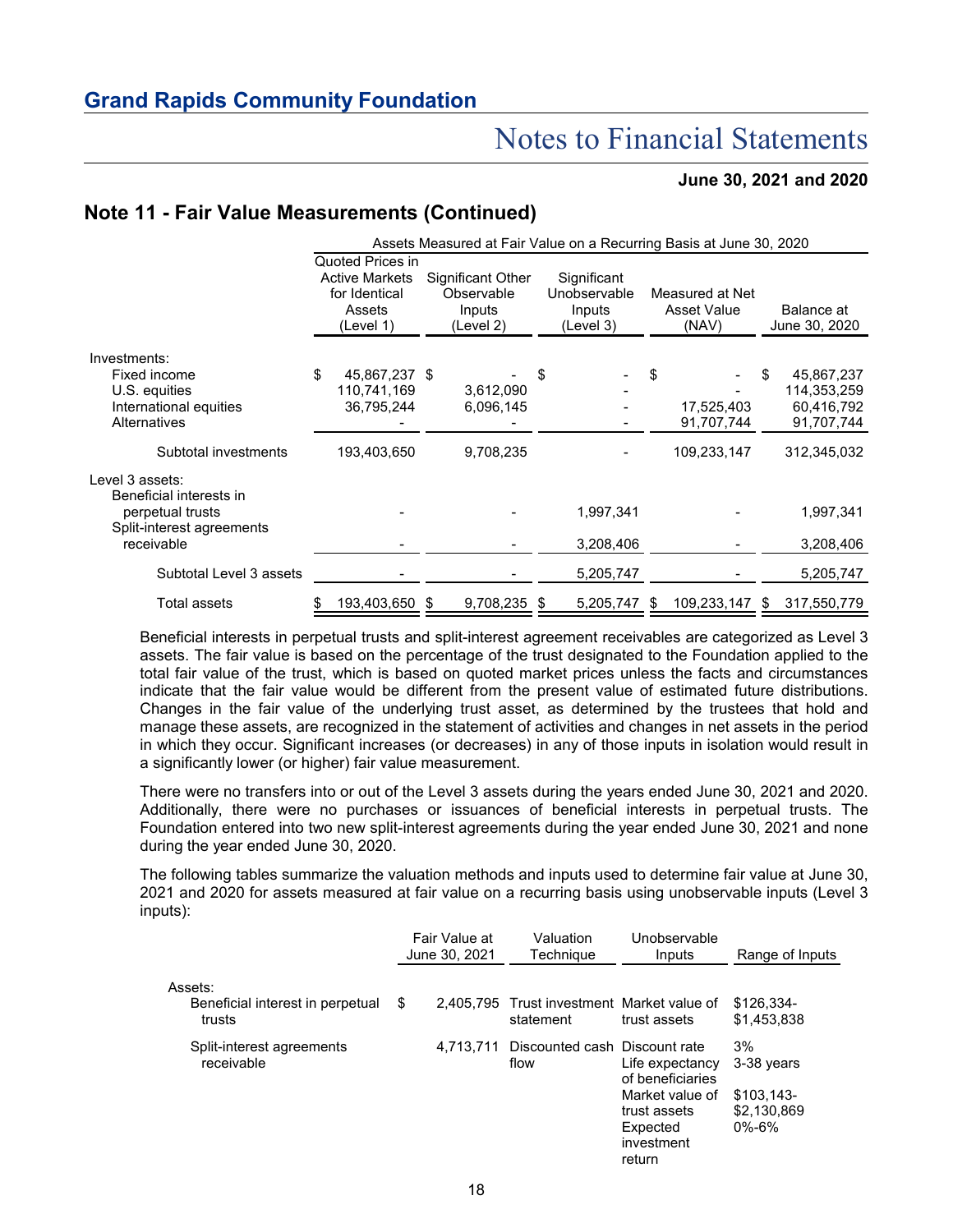#### **June 30, 2021 and 2020**

### **Note 11 - Fair Value Measurements (Continued)**

|                                                       | Fair Value at<br>June 30, 2020 | Valuation<br>Techniaue                          | Unobservable<br>Inputs                                                                                     | Range of Inputs                                             |  |
|-------------------------------------------------------|--------------------------------|-------------------------------------------------|------------------------------------------------------------------------------------------------------------|-------------------------------------------------------------|--|
| Assets:<br>Beneficial interest in perpetual<br>trusts | \$<br>1.997.341                | Trust investment Market value of<br>statement   | trust assets                                                                                               | $$100.751-$<br>\$1.236.391                                  |  |
| Split-interest agreements<br>receivable               |                                | 3.208.406 Discounted cash Discount rate<br>flow | Life expectancy<br>of beneficiaries<br>Market value of<br>trust assets<br>Expected<br>investment<br>return | 3%<br>3-39 years<br>\$89.713-<br>\$1,106,758<br>$0\% - 6\%$ |  |

#### *Investments in Entities that Calculate Net Asset Value per Share*

The Foundation holds shares or interests in investment companies where the fair value of the investments is measured on a recurring basis using net asset value per share (or its equivalent) of the investment companies as a practical expedient.

At year end, the fair value, unfunded commitments, and redemption rules of those investments are as follows:

|                          | June 30, 2021       | June 30, 2020     | June 30, 2021 |                          |                            |               |  |
|--------------------------|---------------------|-------------------|---------------|--------------------------|----------------------------|---------------|--|
|                          |                     |                   |               |                          | Redemption                 |               |  |
|                          |                     |                   |               | Unfunded                 | Frequency, if              | Redemption    |  |
|                          | <b>Fair Value</b>   | <b>Fair Value</b> |               | Commitments              | Eligible                   | Notice Period |  |
| Long/Short equity (a)    | \$<br>10.281.983 \$ | 22.316.788 \$     |               |                          | Quarterly                  | Quarterly     |  |
| Commodities (b)          | 8,738,880           | 9,058,997         |               | $\overline{\phantom{a}}$ | Monthly/Daily              | 5 days        |  |
| Multistrategy (c)        | 38,436,502          | 44,708,337        |               | 4,002,542                | Annually on<br>December 31 | $100$ days    |  |
| Timber (d)               | 1.966.564           | 3.102.057         |               | $\overline{\phantom{a}}$ | N/A                        | N/A           |  |
| Private equity (e)       | 6,252,841           | 4,818,250         |               | 9.374.902                | N/A                        | N/A           |  |
| Real estate (f)          | 117.050             | 141.841           |               | 294,118                  | N/A                        | N/A           |  |
| International equity (g) | 23,658,136          | 17,525,403        |               | $\overline{\phantom{a}}$ | Monthly                    | $2-10$ days   |  |
| Capital appreciation (h) | 10,956,355          | 7,561,474         |               | $\overline{\phantom{a}}$ | Monthly                    | 5 days        |  |
| Private debt (i)         | 2,607,184           |                   |               | 750,080 N/A              |                            | N/A           |  |
| Total                    | 103,015,495 \$      | 109,233,147 \$    |               | 14,421,642               |                            |               |  |

(a) Long/Short equity: The investment approach where investment managers combine buying positions in stocks that are expected to increase in value with selling positions in stocks that are expected to decrease in value. Although most managers maintain net long positions, market exposure can vary widely among managers and through time, depending on the level of long and short exposures. Managers attempt to reduce volatility by either diversifying or hedging positions across various regions, industries, and sectors.

(b) Commodities: An approach that invests in commodities, which include sources of energy such as oil or natural gas, metals such as gold, and agricultural products such as wheat. Investments are generally made in the form of futures contracts or mutual funds, and they do not involve actual holding of the physical commodities themselves. Commodity investing is basically a hedge against inflation where rises in prices are benefited. Commodity investing as we define it here differs in that it is predominantly based on assuming long positions and does not involve short selling.